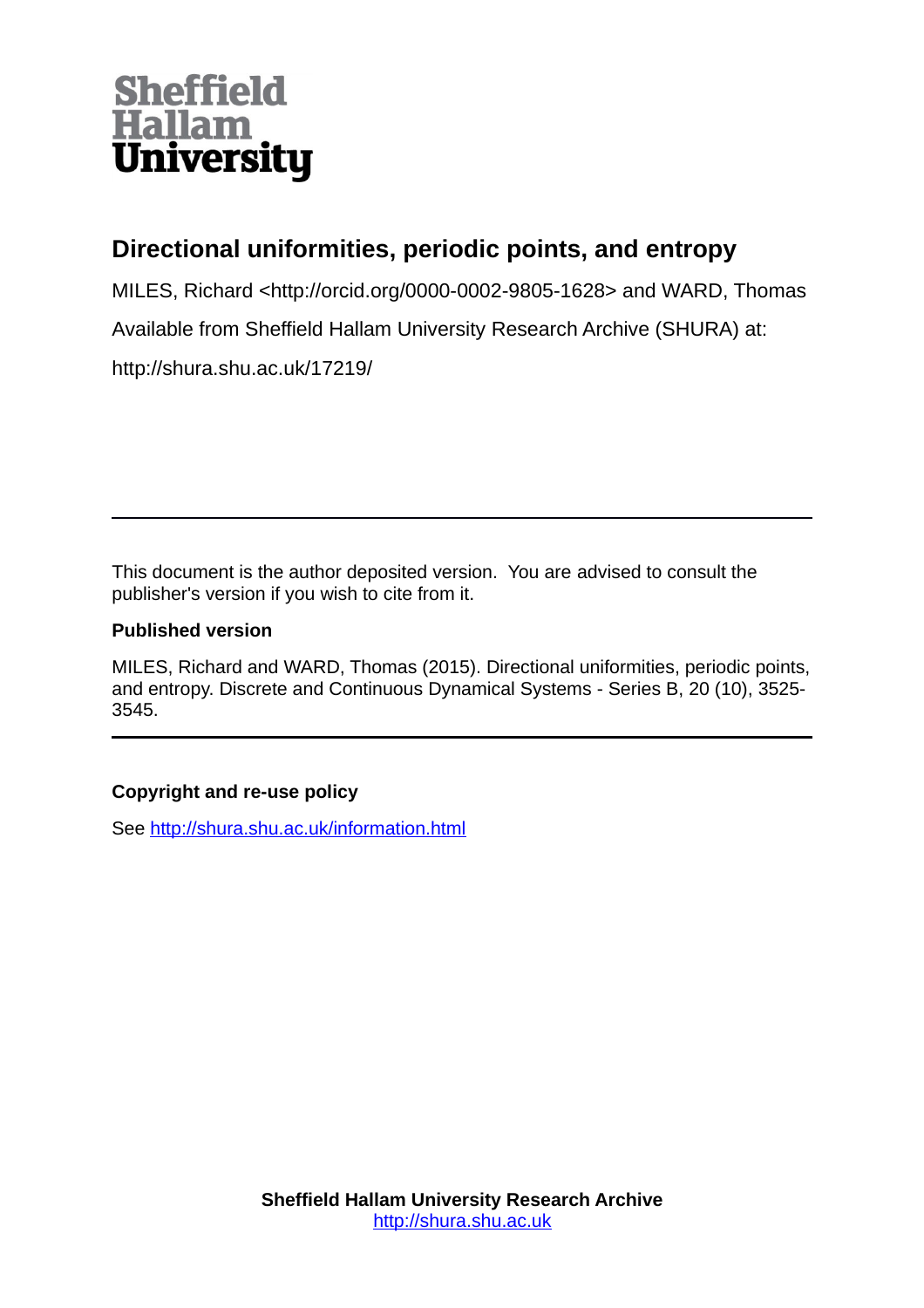#### DIRECTIONAL UNIFORMITIES, PERIODIC POINTS, AND ENTROPY

#### Richard Miles

Uppsala Universitet Lägerhyddsvägen 1, Hus 1, 5 och 7 75106 Uppsala, Sweden

#### Thomas Ward

Durham University Durham DH1 3LE, UK

ABSTRACT. Dynamical systems generated by  $d \geq 2$  commuting homeomorphisms (topological  $\mathbb{Z}^d$ -actions) contain within them structures on many scales, and in particular contain many actions of  $\mathbb{Z}^k$  for  $1 \leq k \leq d$ . Familiar dynamical invariants for homeomorphisms, like entropy and periodic point data, become more complex and permit multiple definitions. We briefly survey some of these and other related invariants in the setting of algebraic  $\mathbb{Z}^d$ -actions, showing how, even in settings where the natural entropy as a  $\mathbb{Z}^d$ -action vanishes, a powerful theory of directional entropy and periodic points can be built. An underlying theme is uniformity in dynamical invariants as the direction changes, and the connection between this theory and problems in number theory; we explore this for several invariants. We also highlight Fried's notion of average entropy and its connection to uniformities in growth properties, and prove a new relationship between this entropy and periodic point growth in this setting.

#### 1. INTRODUCTION

A topological dynamical system generated by  $d \geq 2$  commuting homeomorphisms may be studied on multiple scales. At one end it may be viewed as a single action of  $\mathbb{Z}^d$ , with global invariants for the action like the joint topological entropy playing a central role, and with well-known rigidity phenomena arising. At the opposite extreme it may be studied one direction at a time, which essentially reduces to asking for the relationship between properties of one homeomorphism and properties of other commuting ones. In attempting to navigate between these two extremes, the first of which can lose the rich information and structures present inside an abelian group action, and the second of which loses touch with the novel phenomena that can only arise for higher-dimensional acting groups, two thematic approaches arise naturally.

The first is subdynamics, introduced by Boyle and Lind, in which dynamical properties are formulated for k-dimensional subspaces of  $\mathbb{R}^d$ , and the whole action is studied via properties of its subactions. Two particular features of this approach are:

<sup>1991</sup> Mathematics Subject Classification. Primary: 37B40, 37C25; Secondary: 37P35, 37C40. Key words and phrases. Directional dynamics, directional entropy, expansive subdynamics, algebraic dynamics.

The authors thank the referee for several suggested improvements in the exposition.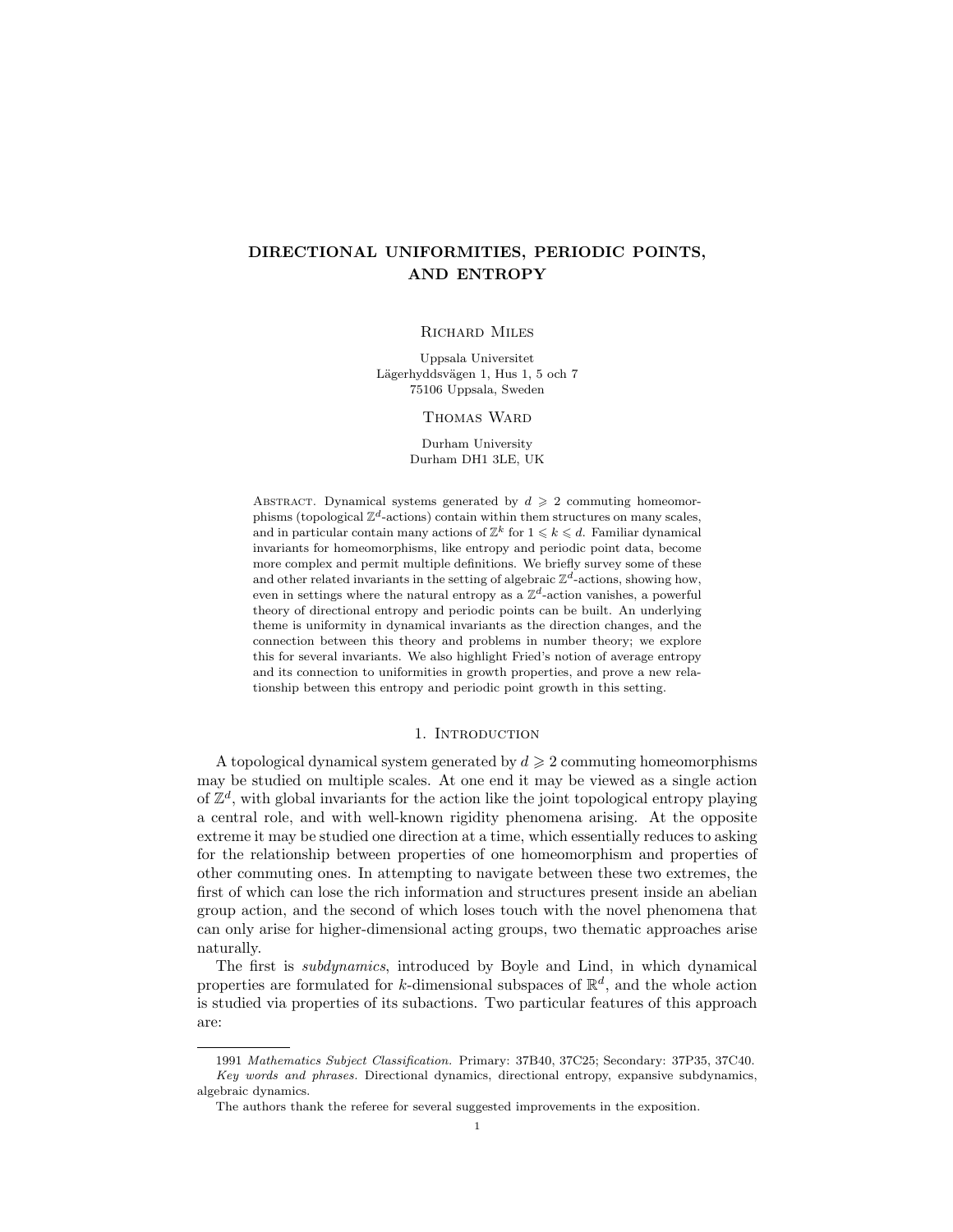#### 2 RICHARD MILES AND THOMAS WARD

- (i) the natural emergence of critical dimensions for properties like entropy and expansiveness, leading to notions of entropy rank and expansive rank;
- (ii) a 'subdynamics philosophy', that dynamical properties of  $k$ -dimensional subactions should be constant, or should vary in a smooth or predictable fashion, while the k-space moves within connected components of the subset of the Grassmanian manifold of k-spaces in  $\mathbb{R}^d$  comprising the expansive k-spaces.

We refer to the work of Boyle and Lind [\[5\]](#page-20-0) for a detailed account of subdynamics, and that of Einsiedler, Lind and the authors [\[11\]](#page-20-1) for an account in the algebraic setting.

The second is directional dynamics and uniformities, in which the philosophy of subdynamics is brought to bear on specific questions in single directions as they vary. Here two particular focal points arise:

- (i) uniformities, in which the parameters describing dynamical properties are found to have no 'singularities' as the direction is changed, even across non-expansive directions;
- (ii) in contrast, inverse subdynamics results, where non-expansive directions are detected by changes in directional dynamical properties.

Our main focus is on algebraic  $\mathbb{Z}^d$ -actions where every element of the action has finite entropy, though essentially all the questions we discuss have natural formulations for k-dimensional subactions in  $\mathbb{Z}^d$ -actions with k-dimensional subactions of finite positive entropy. Roughly speaking, the questions then become notationally and technically a little more difficult, but the real obstacle to progress in this direction is that the Diophantine results underpinning the methods are no longer available. The actions we will be discussing in the main are called entropy rank one actions in the language of Einsiedler and Lind  $[10]$ , whose work provides a structure theorem for such actions. Where we refer to actions of higher rank, the reader should consult the papers of Boyle and Lind [\[5\]](#page-20-0) or Einsiedler, Lind and the authors [\[11\]](#page-20-1) for more information.

To help orient the reader, we briefly list some standard examples of the type of systems we will be discussing.

(i) The commuting endomorphisms  $x \mapsto 2x$  and  $x \mapsto 3x$  modulo 1 on the additive circle  $\mathbb{T} = \mathbb{R}/\mathbb{Z}$  together generate an action of  $\mathbb{N}^2$ . The natural extension of this system is then a  $\mathbb{Z}^2$  action by continuous automorphisms of a compact metrizable group. The action is mixing, essentially because of the arithmetic independence condition

$$
2^i 3^j = 1 \Longrightarrow i = j = 0.
$$

The action has entropy rank one because each individual map (corresponding to multiplication by the integer  $2^a 3^b$  if  $a, b > 0$ ) has finite entropy, positive if  $(a, b) \neq (0, 0)$ . A property that lies much deeper is that the S-unit theorem implies that the system is also mixing of all orders, as shown by Schmidt and the second author [\[36\]](#page-21-0).

(ii) If  $A, B \in GL_3(\mathbb{Z})$  are commuting matrices with the property that

$$
A^i B^j = I \Longrightarrow i = j = 0
$$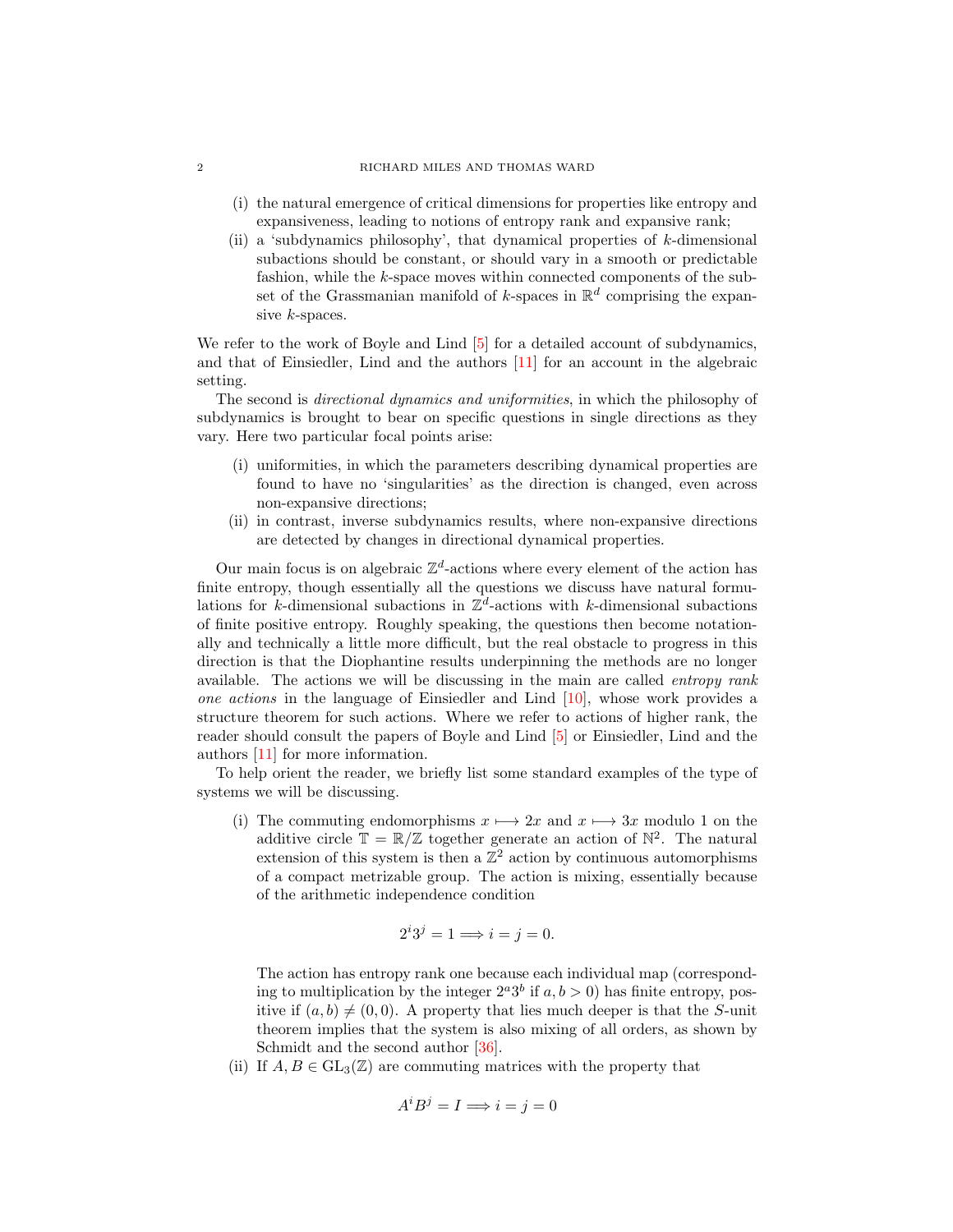then they together generate a  $\mathbb{Z}^2$ -action  $\alpha$  by automorphisms of the torus  $\mathbb{T}^3$ , with the action of  $\alpha^{(a,b)}$  being multiplication by  $A^a B^b$ . This will be a mixing action of entropy rank one, and once again will be mixing of all orders for the same Diophantine reason.

(iii) Higher entropy rank may be seen in the following example. Let

$$
X = \{x = (x_n) \mid x \in \mathbb{T}^3, n \in \mathbb{Z}\} = (\mathbb{T}^3)^{\mathbb{Z}}
$$

and choose  $A, B$  as above. Then we may define an action  $\alpha$  of  $\mathbb{Z}^3$  on X by defining

$$
\left(\alpha^{(a,b,c)}(x)\right)_k = A^a B^b x_{k+c}.
$$

That is, the first two coordinates  $(a, b)$  act on each coordinate in the shift space as a toral automorphism, and the third coordinate  $c$  acts as the shift on the sequence space X with alphabet  $\mathbb{T}^3$ . Any single direction (represented by a point  $(a, b, c) \in \mathbb{Z}^3 \setminus \{(0, 0, 0)\}\)$  has infinite entropy (indeed, any automorphism of positive entropy commuting with a  $\mathbb{Z}^2$  action of completely positive entropy is forced to have infinite entropy by a result of Morris and the second author [\[33\]](#page-21-1)), so the entropy rank is strictly greater than one. This system is mixing, and has entropy rank two.

(iv) The natural shift action of  $\mathbb{Z}^2$  on the compact metrizable group

$$
\{x = (x_{n,m}) \in \{0,1\}^{\mathbb{Z}^2} \mid x_{n,m} + x_{n+1,m} + x_{n,m+1} = 0 \text{ mod } 2 \ \forall \ m, n \in \mathbb{Z}\}
$$

is a  $\mathbb{Z}^2$ -action by automorphisms of a compact totally disconnected group. This also is mixing and has entropy rank one, but is not mixing of all orders.

For a general overview of systems of this sort, we refer to the monograph of Schmidt [\[35\]](#page-21-2).

#### 2. Entropies and Lyapunov lists

<span id="page-3-0"></span>For a  $\mathbb{Z}^d$ -action  $\alpha$  by automorphisms of a compact abelian group X, the notion of entropy developed by Milnor [\[32\]](#page-21-3) may be used to define a directional entropy for any  $\mathbf{t} \in \mathbb{R}^d$ . We denote this simply as  $h(\mathbf{t})$ , as dependence on the action will always be clear. Whenever  $\mathbf{t} \in \mathbb{Z}^d$ , the value  $h(\mathbf{t})$  coincides with the topological entropy of the single homeomorphism  $\alpha^t$ . For other values of t, the definition is a little technical, corresponding to the more general concept of the entropy of a  $k$ -frame in the work of Milnor  $[32]$  (see also Boyle and Lind  $[5]$ ), with  $k = 1$ . Instead of going back to the definition, we refer to a convenient formula for  $h(t)$ ,  $t \in \mathbb{R}^d$ , which is analogous to the directional entropy formula for a smooth action of  $\mathbb{Z}^d \times \mathbb{R}^n$  on a compact manifold in terms of Lyapunov exponents. When  $\alpha$  has entropy rank one, the formula reveals the *directional entropy function*  $h : \mathbb{R}^d \to \mathbb{R}_{\geqslant 0}$  to be a continuous piecewise linear function, and also a semi-norm on  $\mathbb{R}^d$ . Although we are only concerned with entropy rank one actions here, we note that Milnor's general framework provides a subtle insight into the structure of algebraic  $\mathbb{Z}^d$ -actions where individual elements of the action may have infinite entropy, described in the work of Einsiedler, Lind and the authors [\[11\]](#page-20-1).

To state the directional entropy formula, some preliminaries are required. The descending chain condition on closed  $\alpha$ -invariant subgroups of X is the condition that any chain of such subgroups

$$
X = X_0 \supset X_1 \supset X_2 \supset \cdots
$$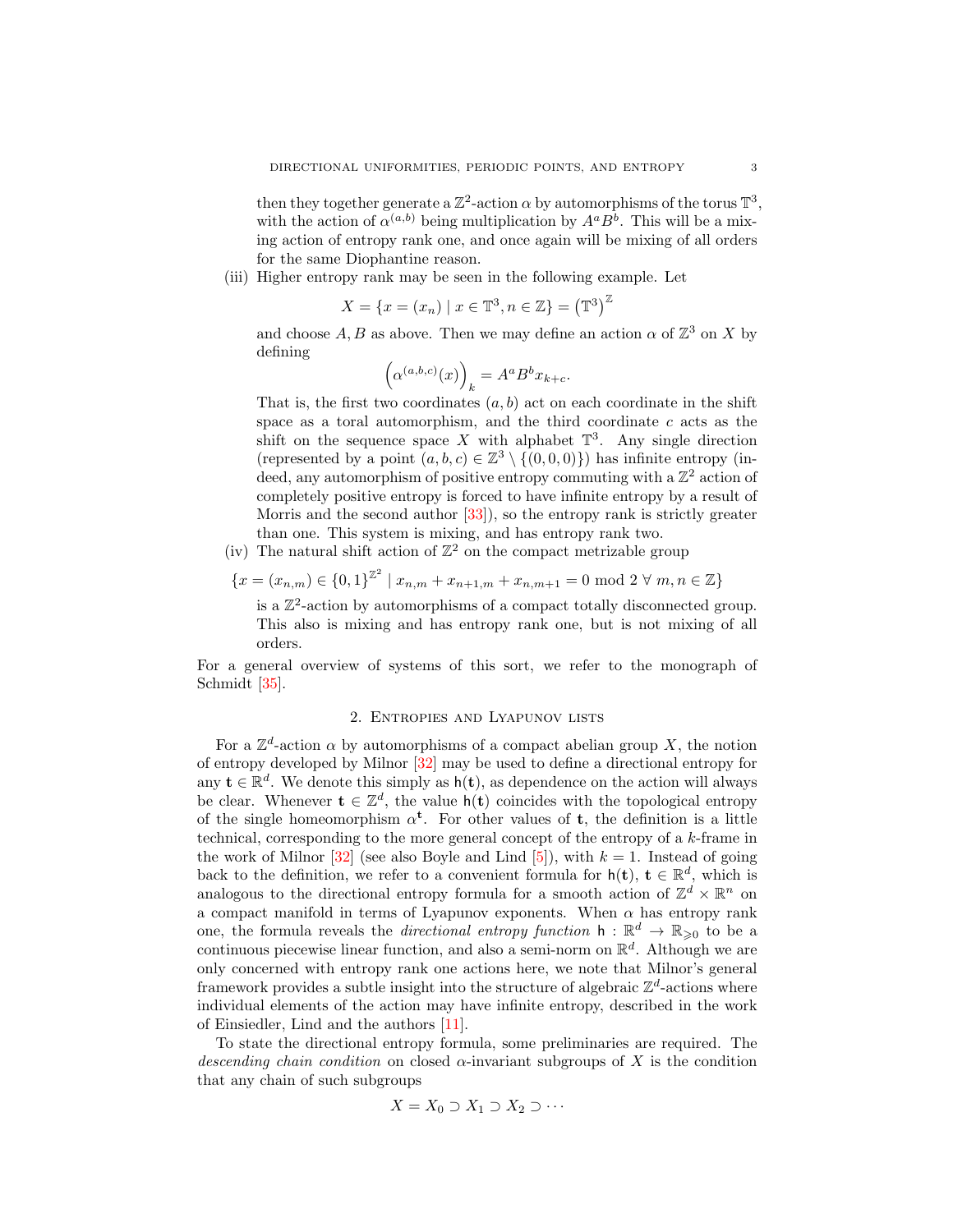stabilizes. When  $\alpha$  has entropy rank one, this condition ensures that the dynamical system  $(X, \alpha)$  has a finite Lyapunov list, in the sense of Einsiedler and Lind [\[10\]](#page-20-2), which we will proceed to describe. Following Kitchens and Schmidt [\[18\]](#page-21-4), we recall the standard correspondence between  $(X, \alpha)$  and a module M over the ring of Laurent polynomials  $R_d = \mathbb{Z}[u_1^{\pm 1}, \dots, u_d^{\pm 1}]$ , obtained by identifying the application of each dual automorphism  $\hat{\alpha}^n$  with multiplication by  $u^n = u_1^{n_1} \cdots u_d^{n_d}$  and<br>extending this in a natural way to polynomials. The descending chain condition extending this in a natural way to polynomials. The descending chain condition is equivalent to the assumption that  $M$  is a Noetherian module, in which case it will have a finite set of associated prime ideals  $Ass(M)$ . Furthermore, under the assumption that  $\alpha$  has entropy rank one, Einsiedler and Lind [\[10,](#page-20-2) Prop. 6.1] showed that for each  $\mathfrak{p} \in \text{Ass}(M)$  that is not a maximal ideal, the domain  $R_d/\mathfrak{p}$  has Krull dimension 1, meaning that the field of fractions of  $R_d/\mathfrak{p}$  is a global field, which we denote  $\mathbb{K}(\mathfrak{p})$ . Further background on global fields may be found in the monograph of Cohn [\[7\]](#page-20-3), for example. There is a set of places  $\mathcal{P}(\mathbb{K}(\mathfrak{p}))$  corresponding to inequivalent absolute values defined on  $\mathbb{K}(\mathfrak{p})$ , and we let  $|\cdot|_v$  denote the normalised absolute value corresponding to the place  $v$ . Set

$$
\mathcal{S}(\mathfrak{p}) = \{ v \in \mathcal{P}(\mathbb{K}(\mathfrak{p})) \mid |R_d/\mathfrak{p}|_v \text{ is an unbounded subset of } \mathbb{R} \}.
$$

and note that this is a finite set because  $R_d/p$  is finitely generated. Define the Lyapunov list for the prime p by

$$
\mathcal{L}(\mathfrak{p}) = \{ (\log |\overline{u}_1|_v, \ldots, \log |\overline{u}_d|_v) \mid v \in \mathcal{S}(\mathfrak{p}) \},
$$

where  $\overline{u}_i$  denotes the image of  $u_i$  in the domain  $R_d$ ,  $\overline{v}$ . To define the *Lyapunov* list  $\mathcal{L}(\alpha)$  for  $(X,\alpha)$ , we form the union of Lyapunov lists over all those associated primes  $\mathfrak{p} \in \text{Ass}(M)$  that are not maximal ideals, with each  $\mathcal{L}(\mathfrak{p})$  repeated the same number of times as the dimension of the K(p)-vector space  $M \otimes K(p)$ . In this way, the Lyapunov list reflects exactly the list of domains of the form  $R_d$ /p with Krull dimension 1 that appear as factors in any prime filtration of the module  $M$  by Einsiedler and Lind [\[10,](#page-20-2) Lem. 8.2], and the only other possible factors in such a filtration are of the form  $R_d/\mathfrak{m}$ , where  $\mathfrak{m}$  is a maximal ideal. Furthermore, if  $\alpha$  is also assumed to be mixing, then if any such maximal ideals appear then they cannot be associated primes by work of the first author [\[23,](#page-21-5) Lem. 3]. For any  $\mathbf{n} \in \mathbb{R}^d$ , the directional entropy is given by Abramov's formula

<span id="page-4-0"></span>(1) 
$$
h(\mathbf{n}) = \sum_{\ell \in \mathcal{L}(\alpha)} \max{\ell \cdot \mathbf{n}, 0}.
$$

For further discussion and the proof of  $(1)$  in this context see Einsiedler and Lind  $[10,$ Sec. 8; the original calculation is essentially due to Abramov  $[1]$  and a modern geometrical proof may be found in a treatment by Lind and the second author [\[21\]](#page-21-6).

Einsiedler and Lind applied their methods to give a similar formula for fibre entropies related to skew product transformations, and subsequently to give a formula for the relational entropy introduced by Friedland [\[14\]](#page-20-5), which may be defined for any closed subset  $\mathcal{R} \subset X \times X$ , as follows. Set

$$
\mathcal{X}(\mathcal{R}) = \{ x \in X^{\mathbb{N}} \mid (x_i, x_{i+1}) \in \mathcal{R} \text{ for all } i \in \mathbb{N} \},
$$

and let  $\sigma_{\mathcal{X}(\mathcal{R})}$  denote the one-sided shift on  $\mathcal{X}(\mathcal{R})$ . The *relational entropy*  $h_{rel}(\mathcal{R})$ of R is the topological entropy of  $\sigma_{\mathcal{X}(\mathcal{R})}$ . For example, if  $\mathcal{R}_A$  is the graph of a single automorphism  $A: X \to X$ , then  $h_{rel}(\mathcal{R}_A)$  is the topological entropy of A. Geller and Pollicott [\[15\]](#page-20-6) considered relational entropy for the union of the graphs of two commuting transformations, and they conjectured a formula for  $h_{rel}(\mathcal{R}_A \cup \mathcal{R}_B)$  when A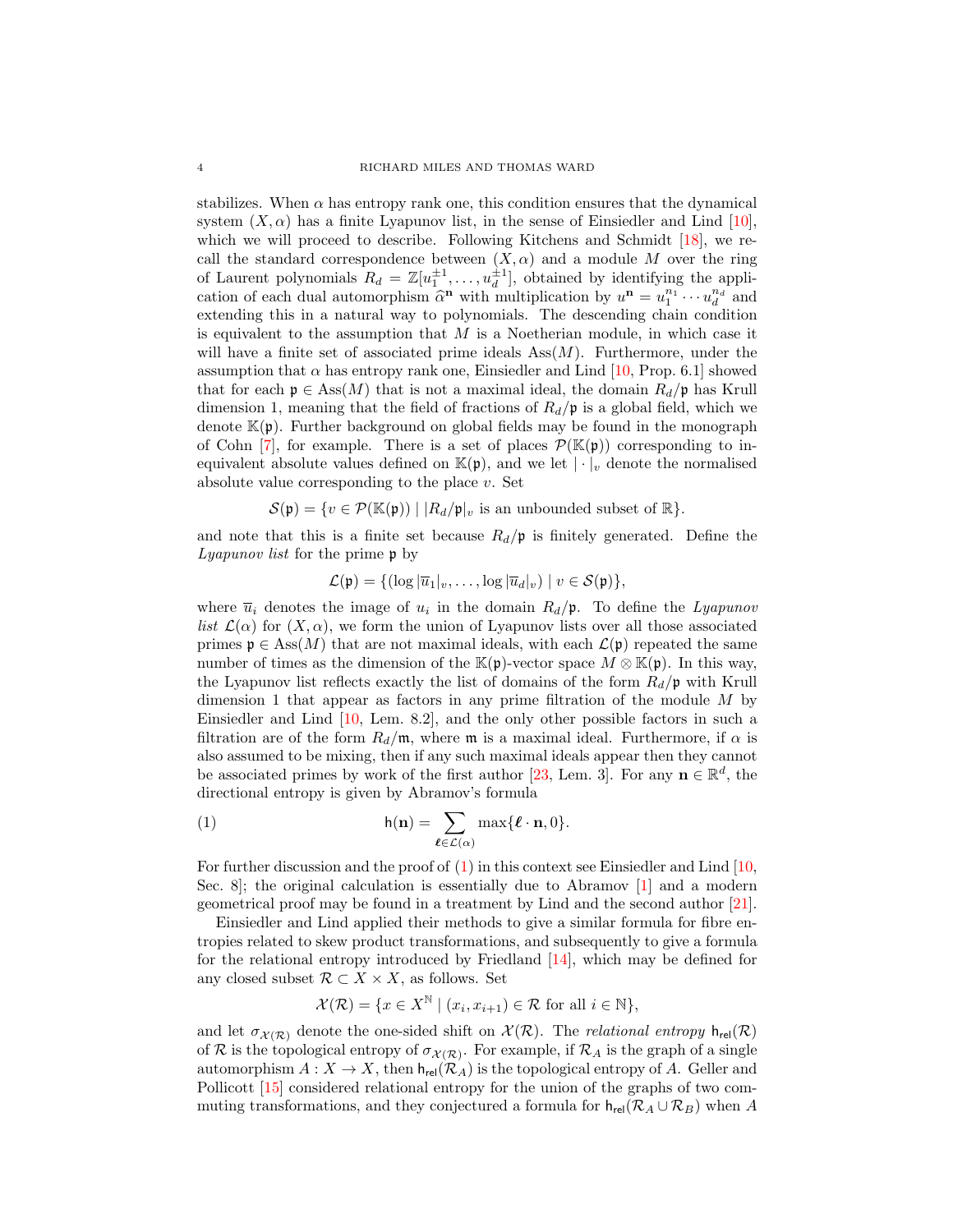and B are commuting automorphisms of a torus  $\mathbb{T}^m$ . This was corrected by Einsiedler and Lind, who show [\[10,](#page-20-2) Th. 2.4] that, under the independence assumption that  $\{x \in X \mid Ax = Bx\}$  has Haar measure zero,

$$
\mathsf{h}_{\mathsf{rel}}(\mathcal{R}_A \cup \mathcal{R}_B) = \max_{E \subset \{1, \dots, m\}} \log \left( \prod_{j \in E} e^{s_j} + \prod_{j \in E} e^{t_j} \right),
$$

where  $(s_1, t_1), \ldots, (s_m, t_m)$  are the Lyupunov vectors of the  $\mathbb{Z}^2$ -action generated by A and B. This is also in fact the topological entropy of the skew product of A and B over the two shift, and Einsiedler and Lind provide more general formulæ for relations using skew products and topological pressures.

Another notion of entropy, that we will show to be closely related to the uniform growth of periodic points for the systems we study, was introduced by Fried [\[13\]](#page-20-7) for an action of a compactly generated Lie group on a probability space. This entropy is defined in our setting with Haar measure as the measure on  $X$ , so that the corresponding measure theoretic entropy coincides with topological entropy. Firstly, note that the directional entropy function  $h : \mathbb{R}^d \to \mathbb{R}_{\geqslant 0}$  is clearly measurable by construction. Fried's original definition includes the volume of the generalized octahedron  $\{(t_i) \in \mathbb{R}^d \mid \sum_{i=1}^d |t_i| < 1\}$ , which is  $\frac{2^d}{d!}$  $\frac{2^{\alpha}}{d!}$ . For ease, we accommodate this preliminary calculation into the following.

**Definition 2.1.** Suppose that  $\alpha$  is an entropy rank one action with directional entropy function  $h: \mathbb{R}^d \to \mathbb{R}_{\geqslant 0}$  and let  $U(\alpha) = \{t \in \mathbb{R}^d \mid h(t) \leqslant 1\}$ . The Fried average entropy of  $\alpha$  is

$$
h^*(\alpha) = \frac{2^d}{d! \operatorname{vol}(U(\alpha))}.
$$

To help motivate Fried's definition, notice that it is invariant under the action of  $GL_d(\mathbb{Z})$  on the acting group, so it is a property of the action as a whole rather than a given presentation of it. Furthermore, the normalization chosen ensures that the average entropy of a product of two systems is the sum of the average entropies.

In Section [4,](#page-8-0) we will see that if  $\alpha$  is assumed to be mixing, then h is bounded away from zero on the unit sphere

$$
\mathbb{S}^{d-1} = \{ \mathbf{t} \in \mathbb{R}^d \mid ||\mathbf{t}|| = 1 \},
$$

and it therefore defines a norm on  $\mathbb{R}^d$  (throughout,  $\|\cdot\|$  will denote the Euclidean norm, and we continue to use the notation  $h(\cdot)$  when the directional entropy is a norm). It then follows that  $U(\alpha)$  is the closed unit ball in this norm, and  $U(\alpha)$ is a convex polytope in  $\mathbb{R}^d$ . In the setting of smooth  $\mathbb{Z}^d \times \mathbb{R}^n$ -actions on compact manifolds, A. Katok, S. Katok and Hertz [\[17\]](#page-21-7) describe such details, together with numerous other aspects of Fried entropy, including consequences of the directional entropy formula (or *Pesin entropy formula*, as it is a special case of the more general results for diffeomorphisms in the case that  $X$  is a manifold), lower bounds for  $h^*$ , and a relationship with slow entropy and regulators in algebraic number fields.

#### 3. Directional entropy and Fried average entropy examples

This section is devoted to visualising the unit ball  $U(\alpha)$  in the directional entropy norm and calculating the Fried average entropy for some well-known algebraic examples.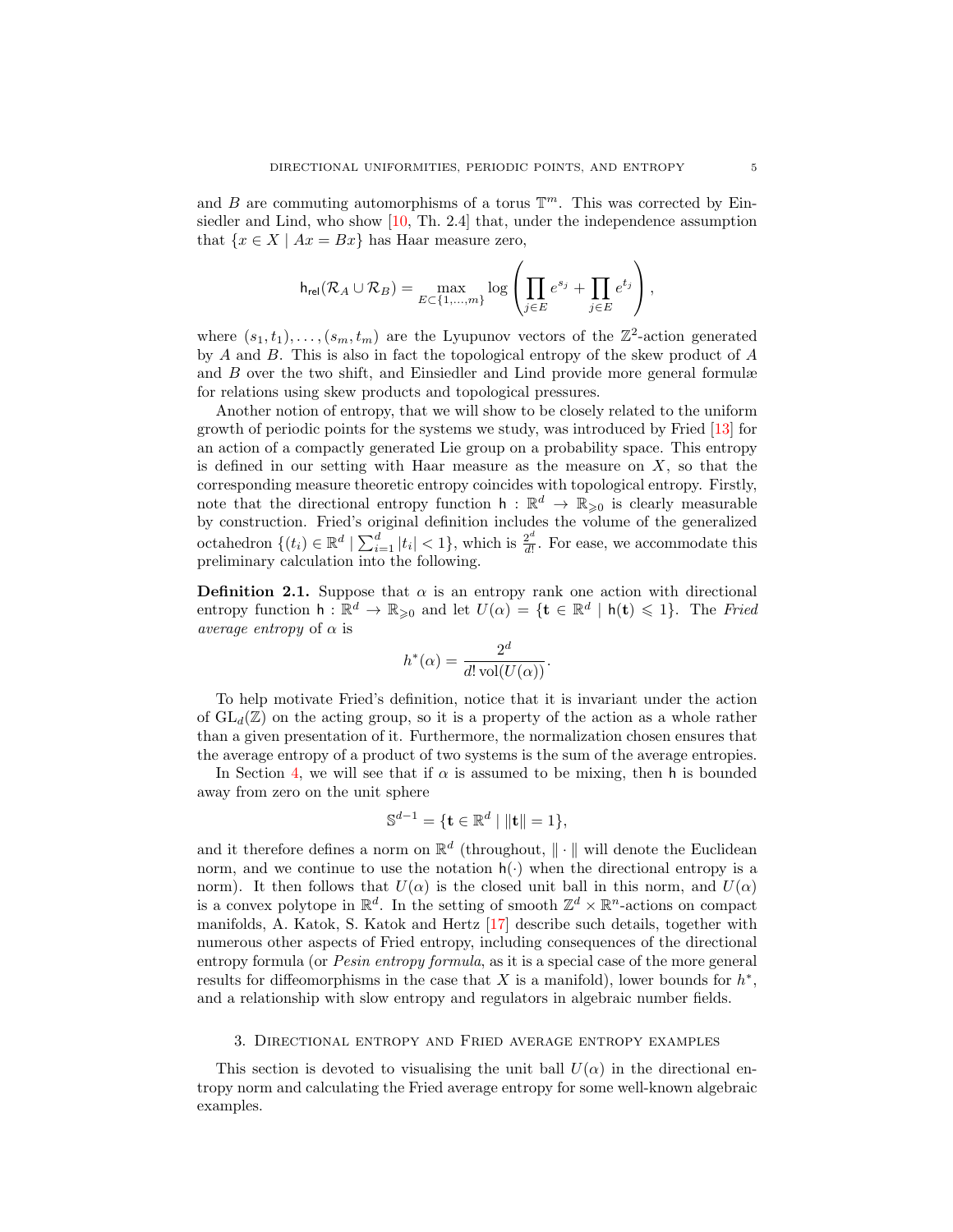<span id="page-6-1"></span>**Example 1** (The  $\times 2$ ,  $\times 3$  example). The compact group dual to the ring  $\mathbb{Z}[\frac{1}{6}]$  is a one dimensional solenoid X. Via duality, both of the maps  $x \mapsto 2x$  and  $x \mapsto 3x$ are invertible and define automorphisms of X that generate a mixing  $\mathbb{Z}^2$ -action  $\alpha$ . Furthermore, the group X is locally isometric to a product of an interval in  $\mathbb{R}$ , an open set in the 2-adic numbers  $\mathbb{Q}_2$ , and an open set in the 3-adic numbers  $\mathbb{Q}_3$ . As described by Einsiedler and Lind [\[10,](#page-20-2) Ex. 6.7], the Lyapunov list for this example is given by the prime ideal  $\mathfrak{p} = (u_1 - 2, u_2 - 3) \subset R_2$  and the set of places  $\{2, 3, \infty\}$ in  $\mathcal{P}(\mathbb{Q})$ , so that

$$
\mathcal{L}(\alpha) = \langle (\log |2|_2, \log |3|_2), (\log |2|_3, \log |3|_3), (\log |2|_{\infty}, \log |3|_{\infty}) \rangle.
$$

The x- and y-axes, together with the line  $x \log 2 + y \log 3 = 0$  divide the plane into 6 regions, as shown in Figure [1.](#page-6-0) Starting in the first quadrant and moving anticlockwise, label these  $\mathcal{C}_1, \ldots, \mathcal{C}_6$ . Then, for any  $(x, y) \in \mathbb{R}^2$ ,

$$
\mathsf{h}((x,y)) = \left\{ \begin{array}{ll} |x| \log 2 + |y| \log 3 & \text{for } (x,y) \in \mathcal{C}_1 \cup \mathcal{C}_4; \\ |y| \log 3 & \text{for } (x,y) \in \mathcal{C}_2 \cup \mathcal{C}_5; \\ |x| \log 2 & \text{for } (x,y) \in \mathcal{C}_3 \cup \mathcal{C}_6. \end{array} \right.
$$

This formula is related to the expansive subdynamics of this system described by Boyle and Lind [\[5,](#page-20-0) Ex. 6.5]. The directional entropy unit ball  $U(\alpha)$  is shown in Figure [1,](#page-6-0) and we find

$$
vol(U(\alpha)) = \frac{3}{(\log 2)(\log 3)} \Rightarrow h^*(\alpha) = \frac{6}{(\log 2)(\log 3)}.
$$



<span id="page-6-0"></span>FIGURE 1. The directional entropy unit ball for  $\times 2 \times 3$ .

<span id="page-6-2"></span>Example 2 (Ledrappier's example). The following example is one of a type introduced by Ledrappier [\[19\]](#page-21-8) to show that mixing does not imply higher-order mixing for  $\mathbb{Z}^2$ -actions with countable Lebesgue spectrum. The restriction of the full  $\mathbb{Z}^2$ -shift to the compact abelian group

$$
\{x = (x_{i,j}) \in \mathbb{F}_2^{\mathbb{Z}^2} \mid x_{i,j} + x_{i+1,j} + x_{i,j+1} = 0 \text{ for all } (i,j) \in \mathbb{Z}^2\}
$$

is mixing, yet is not mixing of higher orders. Just as in the work of Boyle and Lind [\[10,](#page-20-2) Exs. 6.8, 8.1], Ledrappier's example corresponds to the  $R_2$ -module  $R_2/\mathfrak{p}$ , where  $\mathfrak{p} = (2, 1 + u_1 + u_2)$ , and

$$
R_2/\mathfrak{p}\cong \mathbb{F}_2[t^{\pm 1},(1+t)^{\pm 1}],
$$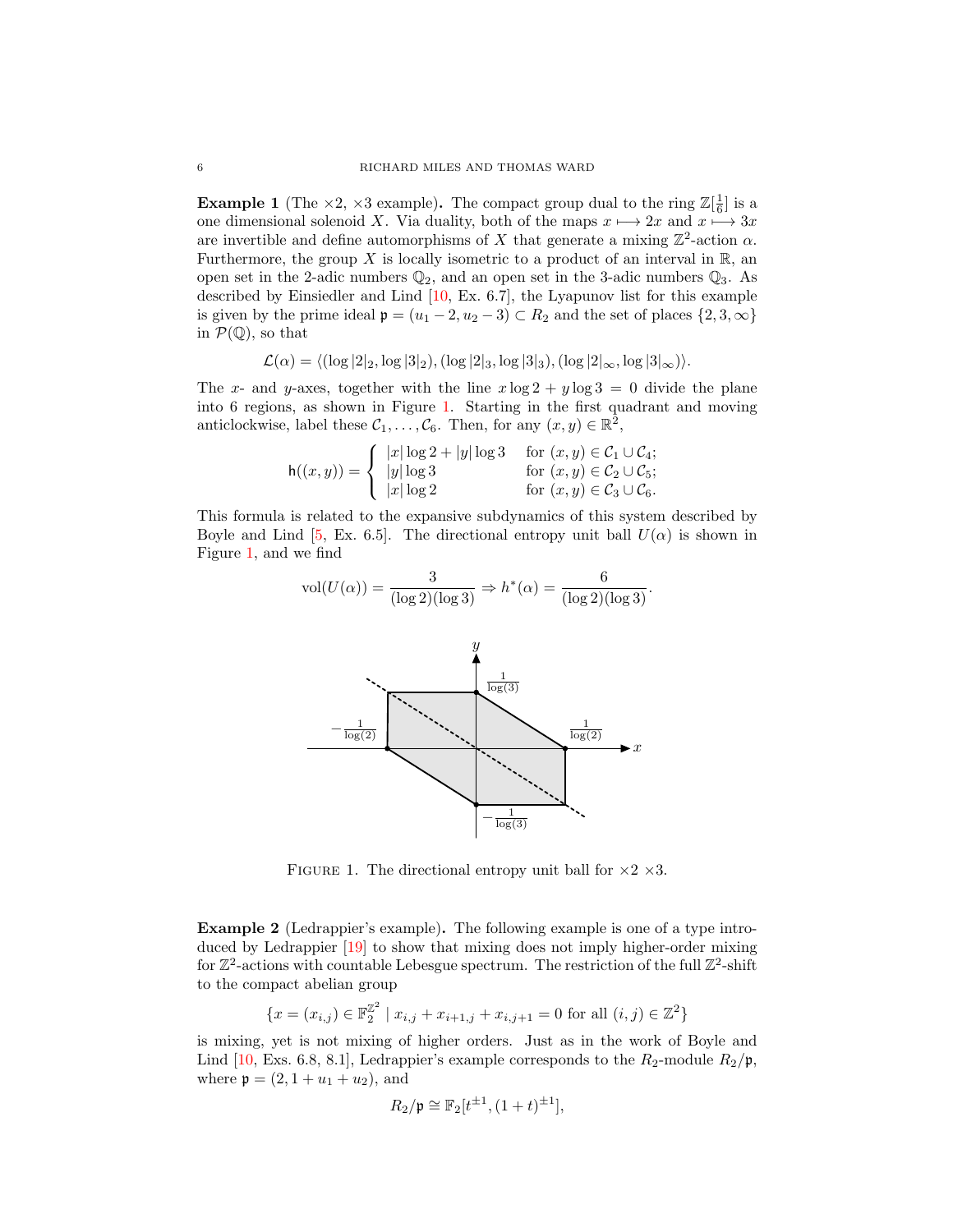for an indeterminate t, where the isomorphism is given by  $u_1 \mapsto t$  and  $u_2 \mapsto 1+t$ . The set of places  $\mathcal{S}(\mathfrak{p})$  comprises the usual infinite place of  $\mathbb{F}_2(t)$  corresponding to the degree of a polynomial, together with the places induced by the prime ideals  $(t)$ and  $(1+t)$  in  $\mathbb{F}_2[t^{\pm 1}, (1+t)^{\pm 1}]$ . These give rise to the Lyapunov list

$$
\mathcal{L}(\alpha) = \langle (\log |t|_v, \log |t+1|_v) | v = \infty, t, t+1 \rangle \n= \langle (\log 2, \log 2), (-\log 2, 0), (0, -\log 2) \rangle.
$$

This time, the x- and y-axes together with the line  $x + y = 0$  divide the plane into 6 regions, which we label as before  $C_1, \ldots, C_6$ . In this case, for any  $(x, y) \in \mathbb{R}^2$ ,

$$
\mathsf{h}((x,y)) = \left\{ \begin{array}{ll} (|x|+|y|)\log 2 & \text{for } (x,y) \in \mathcal{C}_1 \cup \mathcal{C}_4; \\ |y|\log 2 & \text{for } (x,y) \in \mathcal{C}_2 \cup \mathcal{C}_5; \\ |x|\log 2 & \text{for } (x,y) \in \mathcal{C}_3 \cup \mathcal{C}_6. \end{array} \right.
$$

This results in the directional entropy unit ball  $U(\alpha)$  in Figure [2,](#page-7-0) and we find

$$
vol(U(\alpha)) = \frac{3}{(\log 2)^2} \Rightarrow h^*(\alpha) = \frac{6}{(\log 2)^2}.
$$



<span id="page-7-0"></span>Figure 2. The directional entropy unit ball for Ledrappier's example.

Example 3 (Commuting toral automorphisms). The algebraic integers

$$
\xi_1 = 1 + \sqrt{2}, \n\xi_2 = 2 + \sqrt{5},
$$

and

$$
\xi_3 = 3 + \sqrt{2}\sqrt{5}
$$

are units in the ring  $\mathbb{Z}[\sqrt{2}]$ 2,  $\sqrt{5}$  (which is isomorphic to  $\mathbb{Z}^4$  as an additive abelian group). The automorphisms dual to multiplication by each of  $\xi_1$ ,  $\xi_2$  and  $\xi_3$  are therefore commuting hyperbolic automorphisms of the torus  $\mathbb{T}^4$ . The Lyapunov list for this example is given by the prime ideal

$$
\mathfrak{p} = (u_1^2 - 2u_1 - 1, u_2^2 - 4u_2 - 1, u_3^2 - 6u_3 - 1) \subset R_3,
$$

and the set of places  $\mathcal{S}(\mathfrak{p})$ , which in this case correspond to the archimedean absolute values defined by  $|\cdot|_{\tau} = |\tau(\cdot)|$ , where  $\tau \in Gal(\mathbb{Q}(\sqrt{2}, \sqrt{5})|\mathbb{Q})$  and  $|\cdot|$  is the usual absolute value on R. Therefore,

$$
\mathcal{L}(\alpha) = \langle (\log |\tau(\xi_1)|, \log |\tau(\xi_2)|, \log |\tau(\xi_3)| \rangle | \tau \in \text{Gal}(\mathbb{Q}(\sqrt{2}, \sqrt{5})|\mathbb{Q}) \rangle
$$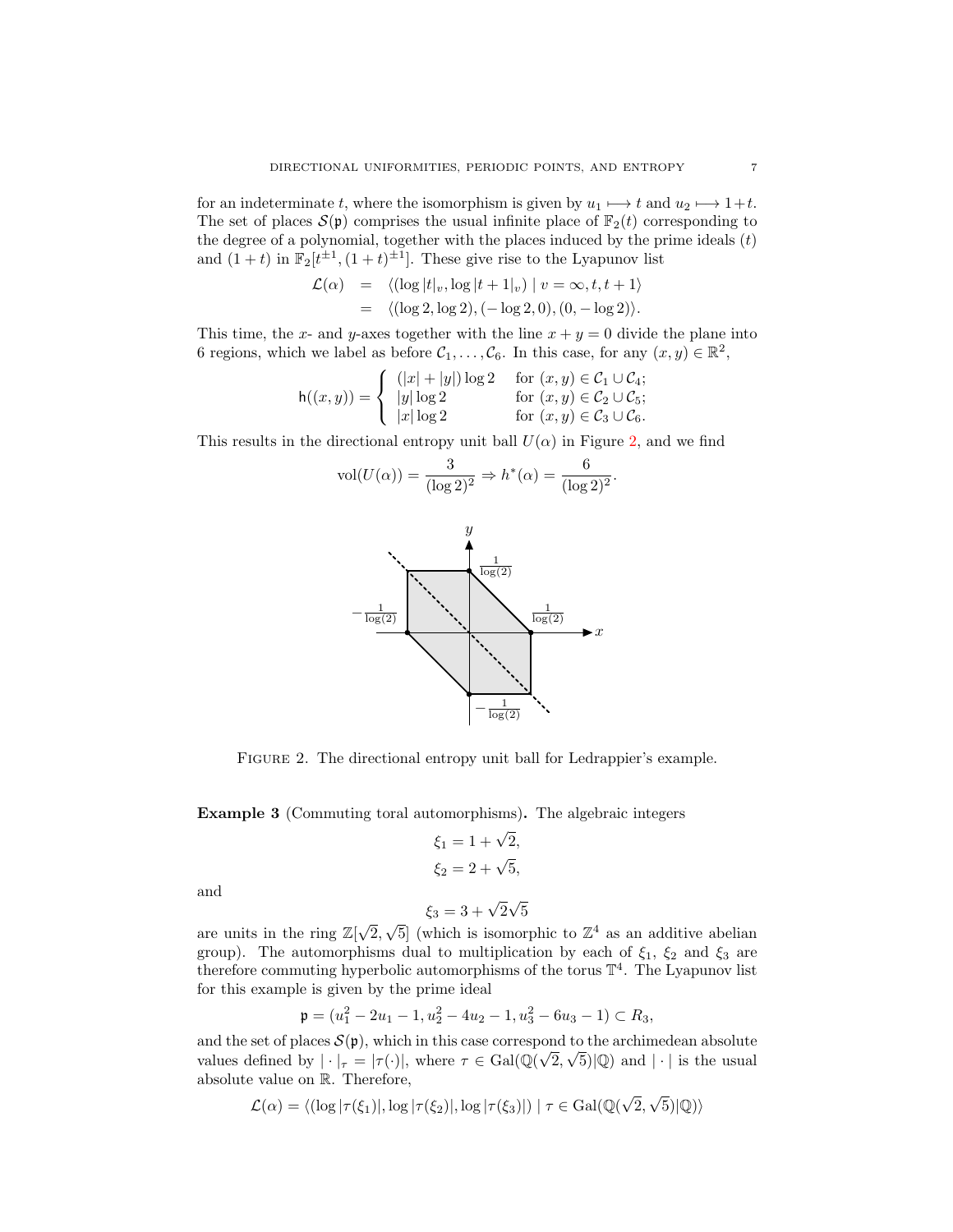and the directional entropy function is given by

$$
\mathsf{h}(\mathbf{t}) = \sum_{\tau \in \mathrm{Gal}(\mathbb{Q}(\sqrt{2},\sqrt{5})|\mathbb{Q})} \max\{(\log |\tau(\xi_1)|, \log |\tau(\xi_2)|, \log |\tau(\xi_3)|) \cdot \mathbf{t}, 0\}.
$$

This results in the directional entropy unit ball  $U(\alpha)$  shown in Figure [3,](#page-8-1) which is a 14-faced polyhedron (a cuboid with 8 tetrahedal corners removed). For this polyhedron,



<span id="page-8-1"></span>FIGURE 3. The directional entropy unit ball for 3 commuting toral automorphisms.

#### 4. Directional entropy and periodic points

<span id="page-8-0"></span>If the directional entropy function h restricted to the unit sphere  $\mathbb{S}^{d-1}$  has a positive lower bound, this may be interpreted as an indication of uniform growth in orbit complexity. Before stating and proving a non-trivial result in this direction, we recall that the entropy of any mixing automorphism of a compact group lies in the closure of the set

$$
\{\mathsf{m}(f) \mid \mathsf{m}(f) > 0, f \in \mathbb{Z}[x]\},
$$

and the classical Lehmer problem asks if

$$
\inf\{\mathsf{m}(f) \mid \mathsf{m}(f) > 0, f \in \mathbb{Z}[x]\} > 0.
$$

Moreover, if the topological dimension of  $X$  is finite, then the entropy of any automorphism of X is given by an expression of the form  $m(f)$  with  $f \in \mathbb{Z}[x]$  of degree no more than  $\dim(X)$ . We refer to the monograph of Everest and the second author [\[12\]](#page-20-8) for the background and references on the properties of Mahler measure we will need, and to the survey by the authors and Staines [\[26\]](#page-21-9) for references on how this relates to the dynamical properties of group automorphisms. What is known is that there is a lower bound for the logarithmic Mahler measure in the following sense. Blanskby and Montgomery [\[4\]](#page-20-9) and Dobrowolski [\[9\]](#page-20-10) give explicit functions  $C : \mathbb{N} \to \mathbb{R}_{>0}$  for which

$$
\inf\{\mathsf{m}(f) \mid \mathsf{m}(f) > 0, \deg(f) \leq k\} > C(k) > 0.
$$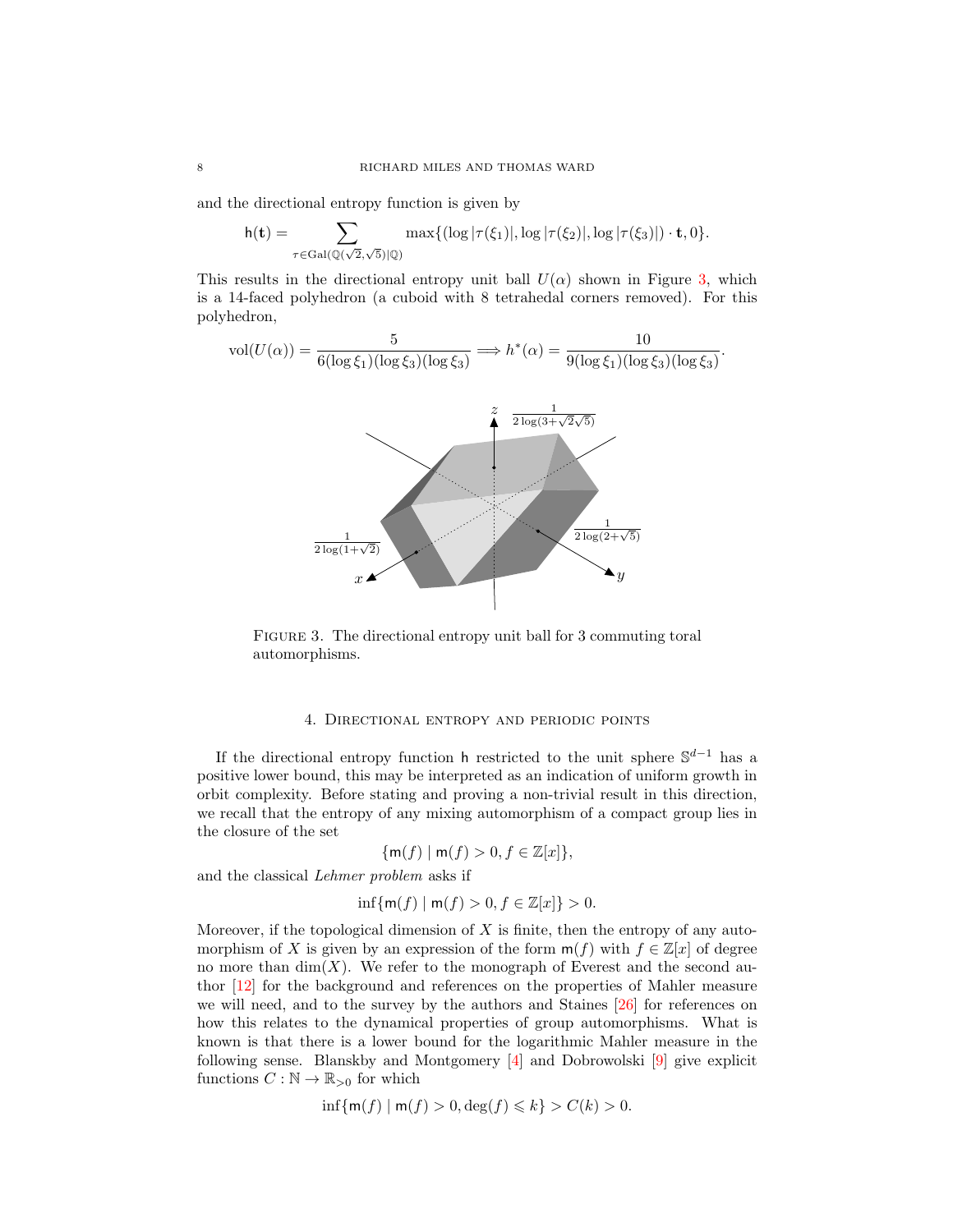This means that there is a positive function  $H$  defined on the space of all finitedimensional compact abelian groups that admit mixing automorphisms with the property that any mixing automorphism  $\alpha: X \to X$  has

<span id="page-9-2"></span>
$$
h(\alpha) \geqslant H(X).
$$

The following result appears in part in the proof of Theorem 1.1 in the authors' paper [\[28\]](#page-21-10), and shows how this relates to the property of mixing in our setting.

<span id="page-9-3"></span>**Theorem 4.1.** Let  $\alpha$  be an entropy rank one  $\mathbb{Z}^d$ -action by automorphisms of a compact abelian group X. If  $(X, \alpha)$  satisfies the descending chain condition and is mixing, then there exist positive constants  $C_1, C_2$  such that  $C_1 \leq h(t) \leq C_2$  for  $all \ \mathbf{t} \in \mathbb{S}^{d-1}.$ 

*Proof.* Firstly note that since the restriction of h to  $\mathbb{S}^{d-1}$  is a continuous function on a compact set, it is bounded and attains its bounds. Hence, we need only show that  $C_1 > 0$  if  $\alpha$  is mixing.

Suppose there exists  $\mathbf{t} \in \mathbb{S}^{d-1}$  with  $h(\mathbf{t}) = 0$ . In the simplest case, the line through **t** intersects a non-zero point  $\mathbf{n} \in \mathbb{Z}^d$  giving  $h(\mathbf{n}) = 0$ . It immediately follows that  $\alpha^{n}$  is not ergodic and  $\alpha$  is not mixing. If the line does not intersect any such lattice point, then note that for any  $\mathbf{n} \in \mathbb{Z}^d$ , using [\(1\)](#page-4-0) we have

<span id="page-9-0"></span>(3) 
$$
|\mathsf{h}(\mathbf{n}) - \mathsf{h}(\mathbf{t})| \leqslant \max_{(\ell_1, \ldots, \ell_d) \in \mathcal{L}(\alpha)} \max_{1 \leqslant i \leqslant d} \{|\ell_i|\} \|\mathbf{n} - \mathbf{t}\|.
$$

Furthermore, since  $h(\lambda t) = 0$  for all  $\lambda > 0$ , we may select a sequence of vectors  $n_i$ in  $\mathbb{Z}^d$  and a sequence of scalars  $\lambda_j$  with  $\lim_{j\to\infty} ||\mathbf{n}_j - \lambda_j \mathbf{t}|| = 0$ , thus giving

<span id="page-9-1"></span>(4) 
$$
\lim_{j \to \infty} h(\mathbf{n}_j) = 0,
$$

by  $(3)$ .

If Ass $(M)$  contains maximal ideal p, then as noted in Section [2,](#page-3-0)  $\alpha$  cannot be mixing. Hence, for a non-trivial case assume that  $Ass(M)$  contains no maximal ideals, so for each  $\mathfrak{p} \in \text{Ass}(M)$ ,  $R_d/\mathfrak{p}$  has Krull dimension 1. If  $\mathfrak{p} \cap \mathbb{Z} = p\mathbb{Z}$  for some rational prime  $p$ , then the entropy addition formula shows that for each nonzero  $\mathbf{n} \in \mathbb{Z}^d$ , either  $h(\mathbf{n}) = 0$  or  $h(\mathbf{n}) \geqslant \log p$ . It follows from [\(4\)](#page-9-1) that  $h(\mathbf{n}_j) = 0$  for some j, and so  $\alpha^{n_j}$  is not ergodic and  $\alpha$  is not mixing. The only remaining case is that Ass $(M)$  contains a prime p for which  $\mathbb{K}(\mathfrak{p})$  is an algebraic number field. In this case, the addition formula for entropy shows that for each non-zero  $\mathbf{n} \in \mathbb{Z}^d$ , either  $h(n) = 0$  or  $h(n) \ge H(\mathbb{K}(p))$ , where H is given by [\(2\)](#page-9-2). Reasoning identical to the previous case can now be applied.

**Remark 1.** If  $\alpha$  is an entropy rank one  $\mathbb{Z}^d$ -action by automorphisms of a compact abelian group X, and  $\alpha$  is both non-mixing and *irreducible* (that is, the only closed  $\alpha$ -invariant subgroups of X are finite), then there exists a non-zero  $\mathbf{n} \in \mathbb{Z}^d$ such that  $\alpha^{n}$  is not ergodic, so  $h(n) = 0$ , by irreducibility. Since [\(1\)](#page-4-0) gives

(5) 
$$
\mathsf{h}(\mathbf{n}) = \|\mathbf{n}\|\mathsf{h}(\widehat{\mathbf{n}}),
$$

it follows that  $h(\hat{\mathbf{n}}) = 0$ , where  $\hat{\mathbf{n}}$  is a unit vector in the direction of **n**. Thus, the directional entropy function cannot be bounded away from zero in this case.

For any closed  $\alpha$ -invariant subgroup  $Y \subset X$ , let  $\alpha_Y$  and  $\alpha_{X/Y}$  denote the induced actions of  $\alpha$  on Y and  $X/Y$  respectively. A standard dimension argument shows that for any mixing  $\mathbb{Z}^d$ -action  $\alpha$  by automorphisms of a finite-dimensional compact connected abelian group X, there exists a closed  $\alpha$ -invariant subgroup  $Y \subset X$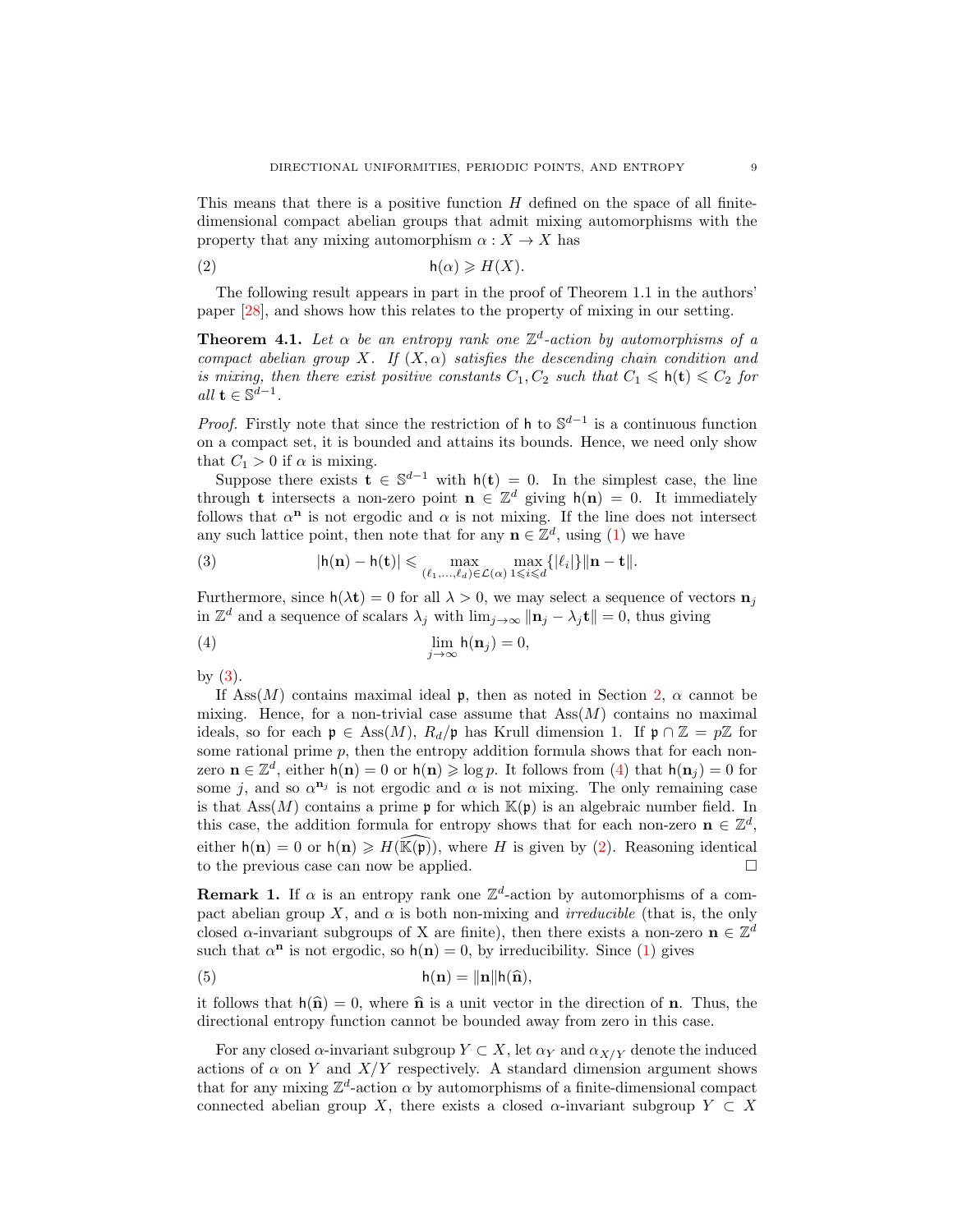such that  $(X/Y, \alpha_{X/Y})$  is mixing, satisfies the descending chain condition and, for all  $\mathbf{n} \in \mathbb{Z}^d$ ,  $h(\alpha_X^n) = h(\alpha_{X/Y}^n)$ , where h denotes the usual topological entropy. This follows from the Yuzvinskiĭ entropy addition formula and the fact that the subgroup Y may be selected so that  $h(\alpha_Y^n) = 0$  for all  $\mathbf{n} \in \mathbb{Z}^d$ . Subsequently, the directional entropy functions are identical for  $\alpha_X$  and  $\alpha_{X/Y}$ . Hence, we also have the following.

<span id="page-10-0"></span>**Corollary 1.** If  $\alpha$  is a mixing  $\mathbb{Z}^d$ -action by automorphisms of a compact connected finite-dimensional abelian group X, then there exists a constant  $C > 0$  such that  $h(t) > C$  for all  $t \in \mathbb{S}^{d-1}$ .

**Corollary 2.** Let  $\alpha$  be a mixing  $\mathbb{Z}^d$ -action by automorphisms of a compact abelian group X. If X is connected and finite-dimensional, or if  $(X, \alpha)$  has entropy rank one and satisfies the descending chain condition, then the directional entropy function for  $\alpha$  defines a norm on  $\mathbb{R}^d$ .

*Proof.* The formula [\(1\)](#page-4-0) shows that h defines a semi-norm on  $\mathbb{R}^d$  and Theorem [4.1](#page-9-3) and Corollary [1](#page-10-0) show that  $h(t) = 0$  if and only if  $t = 0$ .

The following theorem, taken from work of the authors [\[28\]](#page-21-10), shows that the uniform growth just described is also evident in the periodic point data for elements of the action. Interestingly, Pollicott [\[34\]](#page-21-11) later used a different method to achieve a similar result for commuting toral automorphisms. In the next section, we will obtain a more precise result, relating the uniform growth in the number of periodic points directly to the Fried average entropy. For a  $\mathbb{Z}^d$ -action  $\alpha$  by automorphisms of a compact abelian group X and for any  $\mathbf{n} \in \mathbf{Z}^d$ , let

$$
Fix(\alpha^{\mathbf{n}}) = \{ x \in X \mid \alpha^{\mathbf{n}}(x) = x \}.
$$

The fixed points for individual elements of the action are called *periodic points*. Although there is another notion of periodic point for a lattice in a  $\mathbb{Z}^d$ -action used in work of Lind, Schmidt and the second author [\[20\]](#page-21-12), the periodic points for lattices are more sparse when  $\alpha$  is an entropy rank one action and they do not reveal the rates of growth that are our primary interest here. For a more precise statement and for further details, see the work of the first author [\[22\]](#page-21-13). There is a convenient formula for  $| Fix(\alpha^n)|$  using a product over places of global fields due to the first author [\[23,](#page-21-5) Sec. 3], originating in earlier work of Chothi, Everest and the second author [\[6\]](#page-20-11), that is an essential starting point in obtaining results such as the following. We will not use this formula explicitly until Section [5,](#page-11-0) and reserve its statement to the beginning of the proof of Theorem [5.1.](#page-12-0)

For a sequence  $(\mathbf{n}_j)$  in  $\mathbb{Z}^d$ , write  $\mathbf{n}_j \to \infty$  to mean that  $\|\mathbf{n}_j\| \to \infty$  as  $j \to \infty$ . This can also be thought of as the sequence leaving finite sets.

<span id="page-10-1"></span>**Theorem 4.2** (Miles and Ward [\[28\]](#page-21-10)). Let  $\alpha$  be a mixing  $\mathbb{Z}^d$ -action by automorphisms of a compact abelian group X. If  $(X, \alpha)$  has entropy rank one and satisfies the descending chain condition, then the quantities

$$
\limsup_{\mathbf{n}\to\infty}\frac{1}{\|\mathbf{n}\|}\log|\operatorname{Fix}(\alpha^{\mathbf{n}})|
$$

and

$$
\liminf_{n\to\infty}\frac{1}{\|n\|}\log|\operatorname{Fix}(\alpha^n)|
$$

are finite, and if the topological dimension of  $X$  is positive, both are strictly positive.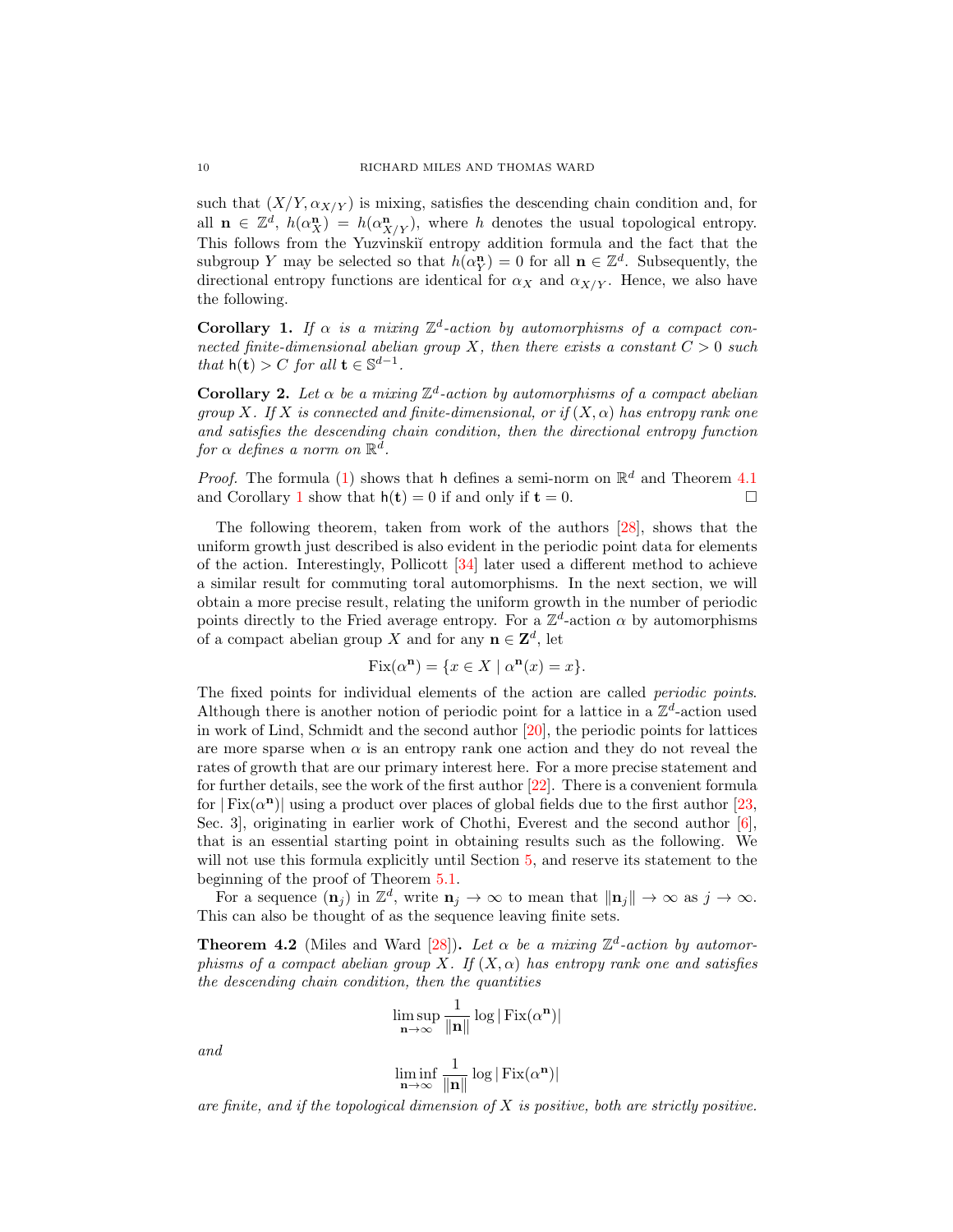DIRECTIONAL UNIFORMITIES, PERIODIC POINTS, AND ENTROPY 11

|  |  |  |  | 211 227 235 239 241 121 485 971 1943 3887 7775                                             |  |
|--|--|--|--|--------------------------------------------------------------------------------------------|--|
|  |  |  |  | 49 65 73 77 79 5 161 323 647 1295 2591                                                     |  |
|  |  |  |  | 5 11 19 23 25 13 53 107 215 431 863                                                        |  |
|  |  |  |  | 23 7 1 5 7 1 17 35 71 143 287                                                              |  |
|  |  |  |  | 29 13 5 1 1 1 5 11 23 47 95                                                                |  |
|  |  |  |  | $31 \quad 5 \quad 7 \quad 1 \quad 1 \quad \infty \quad 1 \quad 1 \quad 7 \quad 5 \quad 31$ |  |

<span id="page-11-1"></span>FIGURE 4. Periodic point counts in the  $\times 2$ ,  $\times 3$ -action.

The uniform growth in the number of periodic points demonstrated by Theorem [4.2](#page-10-1) may not be immediately evident in a given example. The array in Figure [4](#page-11-1) is taken from [\[28\]](#page-21-10) and shows  $| Fix(\alpha^{(n_1,n_2)})|$  $| Fix(\alpha^{(n_1,n_2)})|$  $| Fix(\alpha^{(n_1,n_2)})|$  for the  $\times 2$ ,  $\times 3$ -action in Example 1, with  $-5 \le n_1 \le 5$  and  $0 \le n_2 \le 5$ . Note that for lattice points close to the line  $n_1 \log 2 + n_2 \log 3 = 0$  (indicated in italics), it is not obvious that we have an exponential growth in the number of periodic points. The fact that we do have this exponential growth independently of the direction chosen (or indeed, the path chosen) is a Diophantine property of Baker type: it is in essence a statement about the possible size of expressions like  $|2^a 3^b - 1|$  for integer points  $(a, b)$  chosen to lie close to the line  $2^x 3^y = 1$  in terms of  $||(a, b)||$ .

The periodic point data for elements of an entropy rank one action, such as that shown in Figure [4,](#page-11-1) featured in another role in the earlier work of the authors [\[27\]](#page-21-14), where it was used to detect expansive subdynamics. Using results from work of the first author [\[23\]](#page-21-5), the poles and zeros of associated dynamical zeta functions were used to reconstruct non-expansive directions and expansive components (analogous to Weyl chambers for a smooth  $\mathbb{Z}^d \times \mathbb{R}^n$ -action on a compact manifold). We note the connection here with the directional entropy function, restricted to  $\mathbb{S}^{d-1}$ , which is hiding behind the scenes. Figure [5](#page-12-1) is taken from [\[27\]](#page-21-14) and gives a brief illustration of the approach used there via Example [1.](#page-6-1) For each region  $\mathcal{C}_i$  described in the example, let  $\mathcal{C}'_i$  denote the set of integral points in the open cone formed by the removal of the axes and the irrational line shown in Figure [1.](#page-6-0) If  $(n_1, n_2) \in \mathcal{C}_i$ ,  $1 \leq i \leq 6$ , then the automorphism  $\alpha^{(n_1,n_2)}$  is expansive and has a rational zeta function given by

$$
\zeta_{(n_1,n_2)}(z) = \begin{cases}\n(1-z)/(1-2^{|n_1|}3^{|n_2|}z) & \text{if } (n_1,n_2) \in \mathcal{C}_1' \cup \mathcal{C}_4'; \\
(1-2^{|n_1|}z)/(1-3^{|n_2|}z) & \text{if } (n_1,n_2) \in \mathcal{C}_2' \cup \mathcal{C}_5'; \\
(1-3^{|n_2|}z)/(1-2^{|n_1|}z) & \text{if } (n_1,n_2) \in \mathcal{C}_3' \cup \mathcal{C}_6'.\n\end{cases}
$$

For each  $\mathbf{n} \in \mathbb{Z}^2$ , let  $\Psi_{\mathbf{n}}$  denote the set of poles and zeros of  $\zeta_{\mathbf{n}}$ . Illustrated in Figure [5](#page-12-1) is the closure of the set

$$
\Omega_{\times 2 \times 3} = \{ (\widehat{\mathbf{n}}, |z|^{1/||\mathbf{n}||}) \mid \mathbf{n} \in C'_1 \cup \cdots \cup C'_6, z \in \Psi_{\mathbf{n}} \}
$$

where we have parameterized  $\mathbb{S}^1$  by the angles  $0 \le \theta < 2\pi$  along the horizontal axis and shown the second coordinate of  $\Omega_{\times 2 \times 3}$  on the vertical axis. Note the appearance of the directional entropy function: the lower curve in Figure [5](#page-12-1) is given by  $h((\sin \theta, \cos \theta)) = -\log y$ .

#### <span id="page-11-0"></span>5. Uniform growth of periodic points and Fried average entropy

As before, consider a mixing  $\mathbb{Z}^d$ -action  $\alpha$  by automorphisms of a compact abelian group X. Assume that X is connected and  $(X, \alpha)$  satisfies the descending chain condition. We will be interested in the volume of the convex hull of the set of points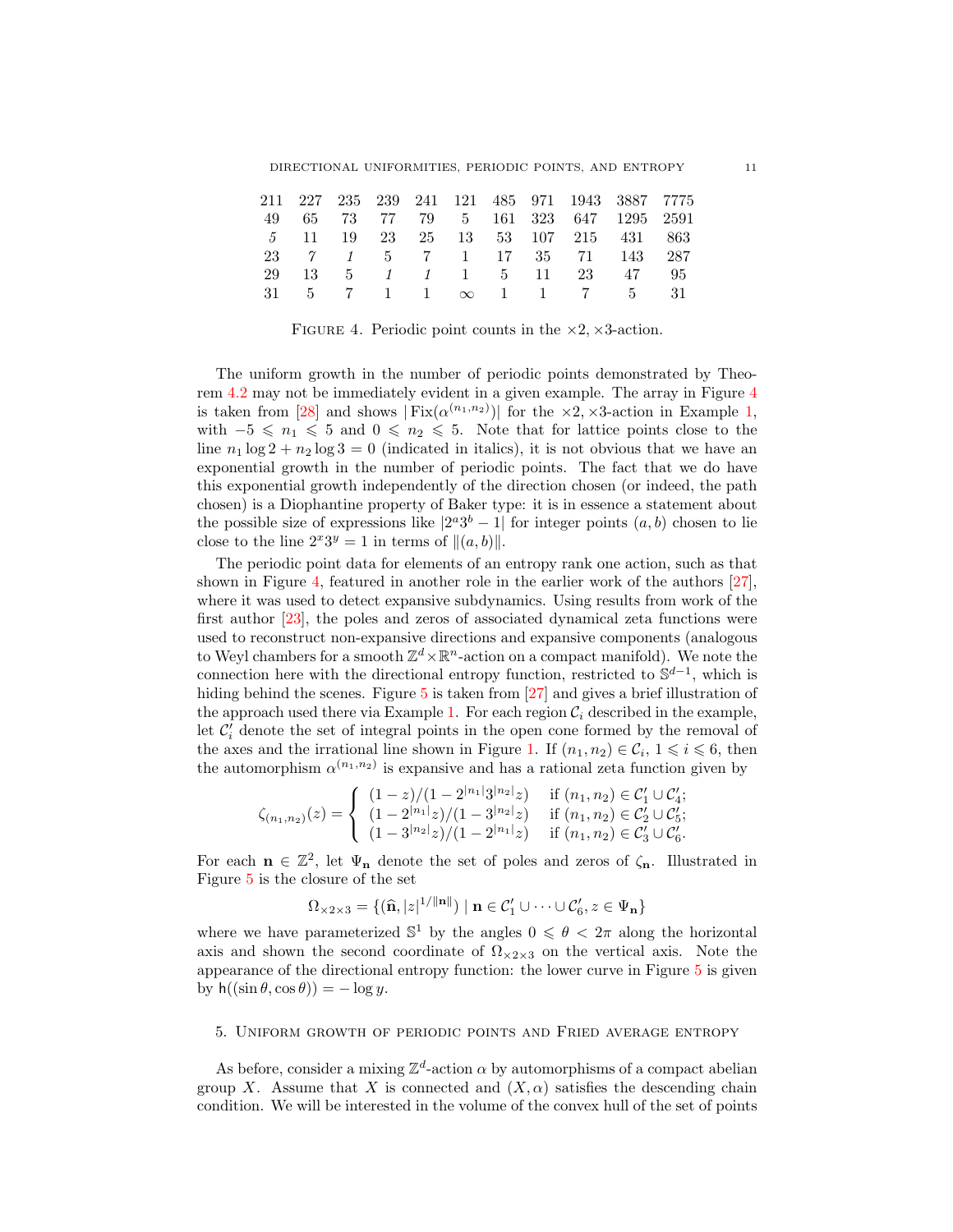

<span id="page-12-1"></span>FIGURE 5. The closure of  $\Omega_{\times 2 \times 3}$  summarizing directional pole and zero data.

in  $\mathbb{Z}^d$  that fix at most  $N > 0$  points of X under the action. Hence, define  $\mathcal{H}(N)$  to be the convex hull of

$$
\{\mathbf n\in\mathbb Z^d:|\operatorname{Fix}(\alpha^\mathbf n)|\leqslant N\}.
$$

The following theorem shows how the asymptotic volume of this convex hull is directly related to the Fried average entropy.

<span id="page-12-0"></span>**Theorem 5.1.** Let  $\alpha$  be a mixing  $\mathbb{Z}^d$ -action by automorphisms of a compact connected abelian group X of finite topological dimension such that  $(X, \alpha)$  satisfies the descending chain condition. Then

$$
\lim_{N \to \infty} \frac{\text{vol}(\mathcal{H}(N))}{(\log N)^d} = \text{vol}(U(\alpha)).
$$

Hence, dividing the volume of the generalized octahedron in  $\mathbb{R}^d$  by this limit gives the Fried average entropy.

Before proving the theorem, we return to the familiar Example [1.](#page-6-1)

**Example 4.** Since  $|Fix(\alpha^{-n})| = |Fix(\alpha^n)|$ , for all  $n \in \mathbb{Z}^d$ , we need only consider the periodic point counts given in Table [1,](#page-12-2) where  $C_1$ ,  $C_2$  and  $C_3$  refer to the regions in the upper half plane described in Example [1](#page-6-1) and shown in Figure [1.](#page-6-0)

TABLE 1. Periodic point counts for the  $\times 2 \times 3$  example.

<span id="page-12-2"></span>

| Location of $(x, y) \in \mathbb{Z}^2$ | $ \operatorname{Fix}(\alpha^{(x,y)}) $ |
|---------------------------------------|----------------------------------------|
| Interior of $C_1$                     | $2^{x}3^{y}-1$                         |
| Interior of $\mathcal{C}_2$           | $3^y 1-2^x3^{-y} $                     |
| Interior of $\mathcal{C}_3$           | $2^{ x } 1-2^x3^y $                    |
| $x$ -axis                             | $(2^{ x }-1) 2^{ x }-1 _3$             |
| $u$ -axis                             | $(3^y-1) 3^y-1 _2$                     |

Now consider, for example, the integral points  $(x, y)$  in the interior of  $C_3$  that satisfy  $|\text{Fix}(\alpha^{(x,y)})| \leq N$ . Firstly, note that  $|1 - 2^{x}3^{y}| < 1$  for all points  $(x, y)$  in the interior of  $C_3$ . On the other hand, by Baker's theorem (see for example Baker's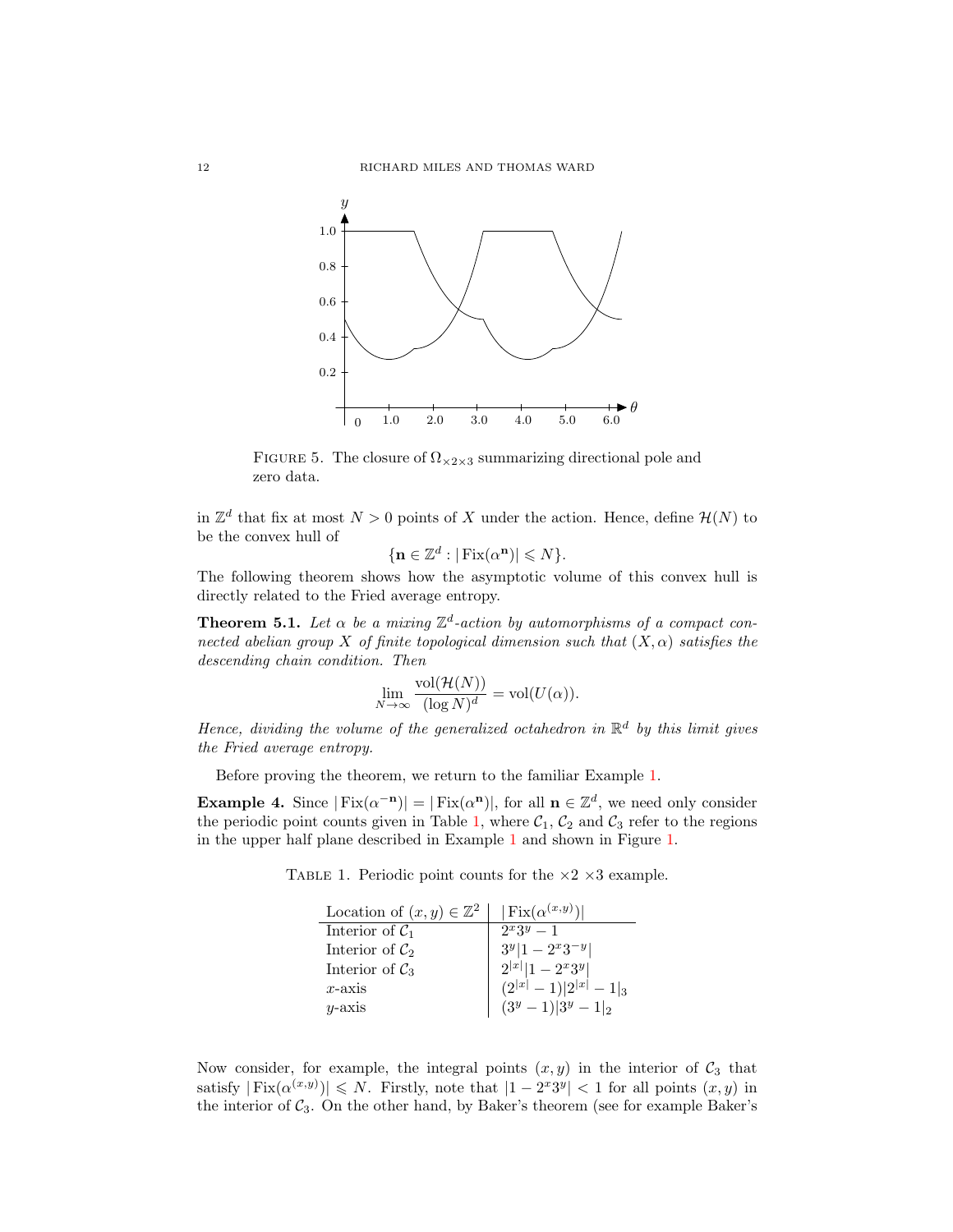monograph  $[3]$  or the monograph of Everest and the second author  $[12]$ , there exist positive constants A and B such that when  $|x|$  is large,

$$
|1 - 2^x 3^y| > A / |x|^B.
$$

Suppose also that  $|x| > \frac{1}{\log 2} (\log N + (\log N)^{\delta})$ , where  $0 < \delta < 1$  is close to 1. Then, when N is large, in the interior of  $C_3$ 

$$
|\operatorname{Fix}(\alpha^{(x,y)})|=2^{|x|}|1-2^x3^y|>N\cdot \frac{A(\log 2)^B\cdot e^{(\log N)^\delta}}{(\log N+(\log N)^\delta)^B}>N
$$

and along the negative  $x$ -axis

$$
|\operatorname{Fix}(\alpha^{(x,y)})| = (2^{|x|} - 1)|2^{|x|} - 1|_3 > (N \cdot e^{(\log N)^{\delta}} - 1) \frac{\log 2}{3(\log N + (\log N)^{\delta})} > N.
$$

Similar calculations can be performed in the other five regions described in Exam-ple [1](#page-6-1) and it follows that  $\mathcal{H}(N)$  lies inside a convex region similar to the one shaded in Figure [1,](#page-6-0) with a boundary that intercepts the axes at  $x = \pm \frac{1}{\log 2} (\log N + (\log N)^{\delta})$ and  $y = \pm \frac{1}{\log 3} (\log N + (\log N)^{\delta})$ . Also, if  $|x| < \frac{\log N}{\log 2}$ , then  $|\text{Fix}(\alpha^{(x,y)})| < N$  (and this is also true if  $(x, y)$  lies on the negative x-axis with  $|x| < \frac{\log N}{\log 2}$ ). Similar reasoning applies for the other five regions, so  $\mathcal{H}(N)$  contains a convex region similar to the one shaded in Figure [1](#page-6-0) with a boundary that intercepts the axes at  $x = \pm \frac{\log N}{\log 2}$ and  $y = \pm \frac{\log N}{\log 3}$ . Thus,

$$
\frac{3(\log N)^2}{(\log 2)(\log 3)} < \text{vol}(\mathcal{H}(N)) < \frac{3(\log N + (\log N)^{\delta})^2}{(\log 2)(\log 3)},
$$

giving

<span id="page-13-0"></span>
$$
\lim_{N \to \infty} \frac{\text{vol}(\mathcal{H}(N))}{(\log N)^2} = \frac{3}{(\log 2)(\log 3)} = \text{vol}(U(\alpha)).
$$

Proof of Theorem [5.1.](#page-12-0) We use the notation introduced for entropy rank one actions in Section [2.](#page-3-0) For any non-zero  $\mathbf{n} \in \mathbb{Z}^d$ , the periodic point counting formulæ from Miles [\[23,](#page-21-5) Sec. 3] give

(6) 
$$
|\operatorname{Fix}(\alpha^{\mathbf{n}})| = \prod_{\mathfrak{p} \in \operatorname{Ass}(M)} \prod_{v \in \mathcal{S}(\mathfrak{p})} |\overline{u}^{\mathbf{n}} - 1|_{v}^{m(\mathfrak{p})}
$$

where  $\overline{u}^n$  denotes the image of  $u_1^{n_1} \cdots u_d^{n_d}$  in the domain  $R_d/\mathfrak{p}$  and  $m(\mathfrak{p})$  is the dimension of the K(p)-vector space  $M \otimes K(p)$ . Using [\(1\)](#page-4-0), [\(6\)](#page-13-0) can be rewritten in the form

(7) 
$$
|\operatorname{Fix}(\alpha^{\mathbf{n}})| = e^{\mathsf{h}(\mathbf{n})} g(\mathbf{n}),
$$

where  $g: \mathbb{Z}^d \to \mathbb{R}_{\geqslant 0}$  is given by

<span id="page-13-1"></span>
$$
g(\mathbf{n}) = \prod_{\mathfrak{p} \in \text{Ass}(M)} \prod_{v \in \mathcal{S}(\mathfrak{p})} |1 - \phi_{\mathfrak{p},v}(\mathbf{n})|_v^{m(\mathfrak{p})}
$$

and

$$
\phi_{\mathfrak{p},v}(\mathbf{n}) = \begin{cases} \overline{u}^{-\mathbf{n}} & \text{if } |\overline{u}^{\mathbf{n}}|_v > 1, \\ \overline{u}^{\mathbf{n}} & \text{if } |\overline{u}^{\mathbf{n}}|_v \leqslant 1. \end{cases}
$$

Note that  $g(\mathbf{n}) < 2^D$ , where  $D = |\text{Ass}(M)| \prod_{\mathfrak{p} \in \text{Ass}(M)} m(\mathfrak{p})$ , and that the mixing assumption ensures that  $\overline{u}^n \neq 1$ , so  $g(n) > 0$ . Furthermore, just as in the proof of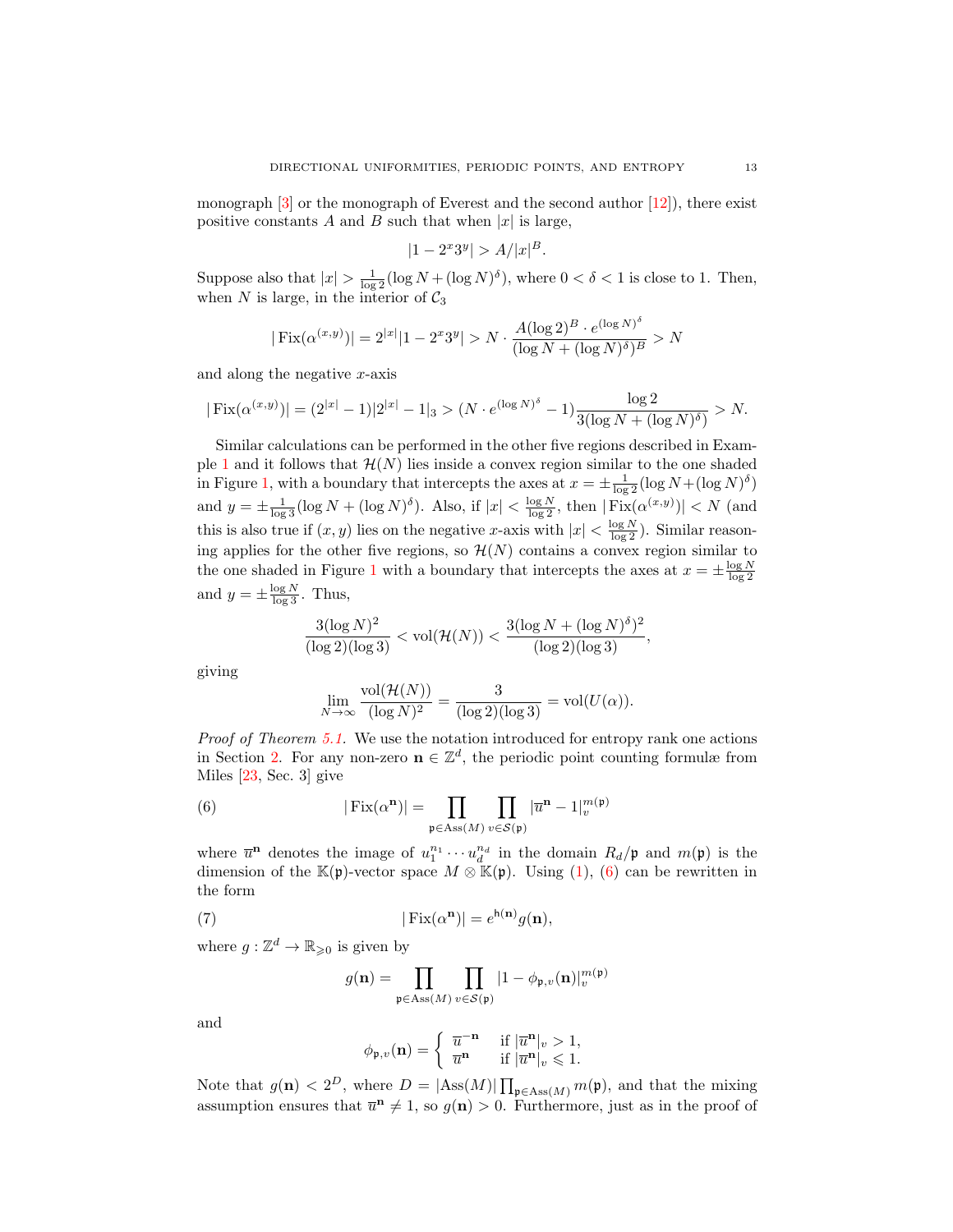Theorem 1.1 in the work of the authors [\[28\]](#page-21-10), the theorems of Baker [\[3\]](#page-20-12) and Yu [\[37\]](#page-21-15) can be used to show that there exist positive constants  $A$  and  $B$  such that

$$
g(\mathbf{n}) > A/\max\{|n_i|\}^B.
$$

Denote the closed ball of radius  $r > 0$  in the directional entropy norm by

$$
B(r) = \{ \mathbf{t} \in \mathbb{R}^d \mid \mathsf{h}(\mathbf{t}) \leqslant r \},
$$

so  $U(\alpha) = B(1)$ . Each such ball is a convex polytope in  $\mathbb{R}^d$ . We will show that for large N,  $\mathcal{H}(N)$  is trapped between  $B(\log(N/2^D))$  and  $B(\log N + (\log N)^{\delta})$ , where  $0 < \delta < 1$  is a fixed constant close to 1.

On the one hand, if N is large enough so that  $N > 2^D$  and  $h(n) \leq \log(N/2^D)$ , then [\(7\)](#page-13-1) gives  $|\text{Fix}(\alpha^n)| \leq N$ , so  $B(\log(N/2^D)) \subset \mathcal{H}(N)$ .

On the other hand, assume that  $h(n) > \log N + (\log N)^{\delta}$ . Theorem [4.1](#page-9-3) shows that there is a constant  $C_1 > 0$  such that  $h(t) > C_1$  for all  $t \in \mathbb{S}^{d-1}$ . Therefore, for any non-zero  $\mathbf{n} \in \mathbb{Z}^d$ ,

$$
\mathsf{h}(\mathbf{n}) = \|\mathbf{n}\| \sum_{\boldsymbol{\ell} \in \mathcal{L}(\alpha)} \max\{\boldsymbol{\ell} \cdot \widehat{\mathbf{n}}, 0\} > C_1 \|\mathbf{n}\| \geqslant C_1 \max\{|n_i|\}.
$$

Hence, using  $(7)$ ,  $| Fix(\alpha^n)|$  is at least as large as

$$
e^{\mathsf{h}(\mathbf{n})}g(\mathbf{n}) > \frac{A e^{\mathsf{h}(\mathbf{n})}}{\max\{|n_i|\}^B} > \frac{A C_1^B e^{\mathsf{h}(\mathbf{n})}}{\mathsf{h}(\mathbf{n})^B} > N \cdot \frac{A C_1^B e^{(\log N)^\delta}}{(\log N + (\log N)^\delta)^B} > N,
$$

when  $N$  is large. That is,

$$
\{{\bf n}\in\mathbb{Z}^d\mid |\operatorname{Fix}(\alpha^{\bf n})|\leqslant N\}\subset B(\log N+(\log N)^\delta)
$$

and, since this ball is convex,

$$
\mathcal{H}(N) \subset B(\log N + (\log N)^{\delta}).
$$

It follows that

$$
\text{vol}(B(\log(N/2^D))) \leqslant \text{vol}(\mathcal{H}(N)) \leqslant \text{vol}(B(\log N + (\log N)^{\delta})).
$$

Thus,

$$
\text{vol}(B(1))\frac{(\log N-D\log 2)^d}{(\log N)^d}\leqslant \frac{\text{vol}(\mathcal{H}(N))}{(\log N)^d}\leqslant \text{vol}(B(1))\frac{(\log N+(\log N)^{\delta})^d}{(\log N)^d},
$$

so that

$$
\lim_{N \to \infty} \frac{\text{vol}(\mathcal{H}(N))}{(\log N)^d} = \text{vol}(B(1)).
$$

The assumption of connectedness is essential in Theorem [5.1,](#page-12-0) as the following example demonstrates.

<span id="page-14-0"></span>Example 5. Consider again Ledrappier's example (Example [2\)](#page-6-2). Here, the main obstacle to obtaining a result like Theorem [5.1](#page-12-0) is that  $\{n \in \mathbb{Z}^2 \mid |\text{Fix}(\alpha^n)| \leq N\}$  is infinite for all  $N \geq 1$ . To see this, let k be any positive integer and note that [\(6\)](#page-13-0) gives

$$
|\operatorname{Fix}(\alpha^{(2^k,0)})| = |t^{2^k} - 1|_{\infty} |t^{2^k} - 1|_{t} |t^{2^k} - 1|_{t+1} = 2^{2^k} \cdot 1 \cdot 2^{-2^k} = 1,
$$

since  $t^{2^k} - 1 = (t+1)^{2^k}$ . This shortage of periodic points arises for certain nonexpansive elements of the action  $\alpha^{(x,y)}$  corresponding to integral points  $(x, y)$  on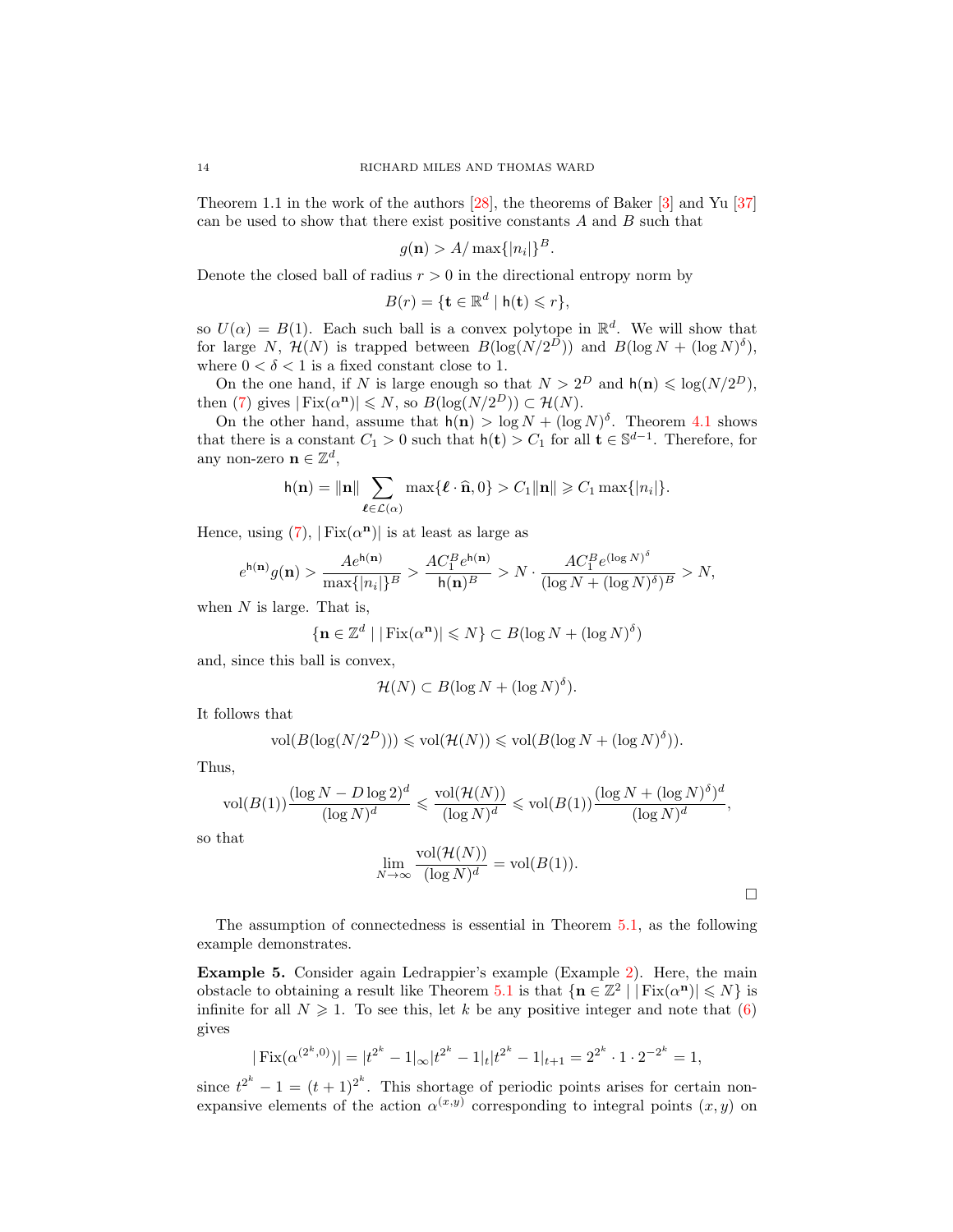the axes and on the line  $x + y = 0$ . Such non-expansive automorphisms of zerodimensional groups typically display erratic patterns of periodic point growth, as shown in work of Chothi, Everest and the second author  $[6]$ . This complication could be avoided by imposing a restriction to only include those elements of the action that are expansive, that is, by replacing  $\mathcal{H}(N)$  with the convex hull of

$$
\mathcal{H}'(N) = \{ \mathbf{n} \in \mathbb{Z}^2 \mid \alpha^{\mathbf{n}} \text{ is expensive and } |\operatorname{Fix}(\alpha^{\mathbf{n}})| \leqslant N \}.
$$

However, in this setting, the simple formula

(8) 
$$
|\operatorname{Fix}(\alpha^{\mathbf{n}})| = e^{\mathsf{h}(\mathbf{n})}
$$

applies to these expansive elements, so that

<span id="page-15-0"></span>
$$
\lim_{N \to \infty} \frac{\text{vol}(\mathcal{H}'(N))}{(\log N)^2} = \text{vol}(U(\alpha)) = \frac{3}{(\log 2)^2}
$$

follows immediately, and is not particularly surprising.

The reader may have noticed that the last identity obtained in Example [5](#page-14-0) is more closely related to the geometry of the acting group than the dynamical properties of the action. This tension between complexity arising from the properties of the acting group and dynamical properties of the action is a constraint on attempts to generalize results to  $\mathbb{Z}^d$ -actions. For example, the authors extended the dynamical Mertens' theorem and other orbit growth results to nilpotent group actions [\[29\]](#page-21-16) but only where the action is a full shift, so that the simple relationship [\(8\)](#page-15-0) holds for any lattice in the acting group. For more complex actions only partial results could be obtained for  $\mathbb{Z}^2$ -actions, and the authors use examples to show that several new phenomena arise [\[30\]](#page-21-17).

Example 6. The assumption that the system satisfies the descending chain condi-tion is also essential in Theorem [5.1.](#page-12-0) To see this, consider the  $\mathbb{Z}^2$ -action generated by the maps  $x \mapsto 2x$  and  $x \mapsto 3x$  on the solenoid dual to the ring

$$
\mathbb{Z}_{(5)} = \{x \in \mathbb{Q} \mid |x|_5 \leqslant 1\} = \{x = \frac{a}{b} \in \mathbb{Q} \mid a \in \mathbb{Z}, \gcd(5, b) = 1\}.
$$

The resulting dynamical system has the well known  $\times$ 2,  $\times$ 3 example (Ex. [1\)](#page-6-1) as an irreducible factor, but has a significantly depleted supply of periodic points. To see this, consider the homomorphism  $\chi : \mathbb{Z}^2 \to \mathbb{F}_5^\times$  given by  $\chi(x, y) = 2^x 3^y \mod 5$ . Since [\[24\]](#page-21-18) shows that for any  $(x, y) \in \mathbb{Z}^2$ ,  $|\text{Fix}(\alpha^{(x,y)})| = |2^x 3^y - 1|_5^{-1}$ , we have

$$
|\operatorname{Fix}(\alpha^{(x,y)})| \neq 1 \Longleftrightarrow (x,y) \in \ker(\chi) = \{(j,j+4k) : j,k \in \mathbb{Z}\}.
$$

In particular, the only points in  $\mathbb{Z}^2$  with non-trivial periodic points lie in a subgroup of index 4. Hence, if  $(x, y)$  lies outside this subgroup, then  $| Fix(\alpha^{(x,y)})| = 1$ , and so  $\mathcal{H}(N)$  is undefined for all  $N \in \mathbb{N}$ .

#### 6. Synchronization points

There is an essential change in perspective between relational entropy, as considered in the introduction, and the Fried average entropy, in the sense that one is an invariant of a generating set of d commuting automorphisms and the other is an invariant of the  $\mathbb{Z}^d$ -action they generate. Although in the previous section it was shown that the Fried average entropy can be obtained naturally using period point counts, there does not appear to be an equally natural way to obtain relational entropy using this data. On the other hand, there is a straightforward way to define non-trivial invariants that capture shared periodic behaviour and reflect related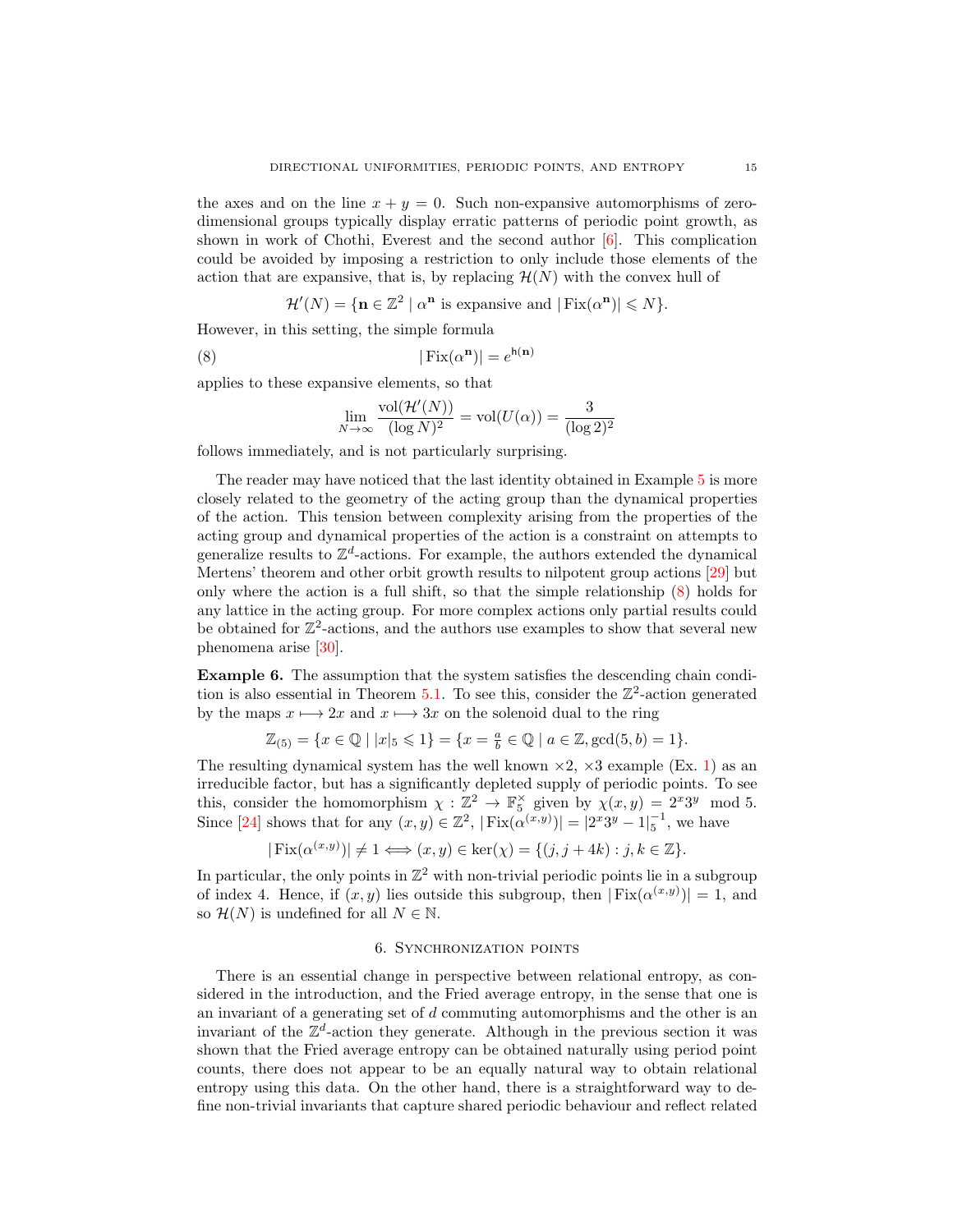growth rates for a set of generating maps, using a generalization of the notion of a periodic point, and this is the focus of work of the first author [\[25\]](#page-21-19).

Let  $\Lambda$  denote any finite set of endomorphisms of a common phase space X and assume  $|\Lambda| \geq 2$ . Two endomorphisms  $\alpha, \beta \in \Lambda$  have a pair of synchronous orbits at time  $n \in \mathbb{N}$  if there exists  $x \in X$  such that  $\alpha^{n}(x) = \beta^{n}(x)$ . Hence, define the set of weak synchronization points for  $\Lambda$  at time n by

$$
S_n(\Lambda) = \{ x \in X : \alpha^n(x) = \beta^n(x) \text{ for some } \alpha, \beta \in \Lambda, \alpha \neq \beta \},
$$

and the set of *strong synchronization points* for  $\Lambda$  at time n by

$$
S_n^{\star}(\Lambda) = \{ x \in X : \alpha^n(x) = \beta^n(x) \text{ for all } \alpha, \beta \in \Lambda, \alpha \neq \beta \}.
$$

Clearly, for all  $n \in \mathbb{N}$ ,  $S_n^{\star}(\Lambda) = S_n(\Lambda)$  when  $|\Lambda| = 2$  and  $S_n^{\star}(\Lambda) \subset S_n(\Lambda)$  more generally. If  $\Lambda$  contains the identity map,  $S_n^{\star}(\Lambda)$  comprises the points simultaneously fixed by the *n*th iterates of the non-trivial maps in  $\Lambda$ , so

$$
S_n^{\star}(\alpha, \mathrm{Id}) = S_n(\alpha, \mathrm{Id}) = \mathrm{Fix}(\alpha^n).
$$

Consequently, synchronization points generalize periodic points. We are thus led to consider the existence and value of the growth rates

$$
r_{\Lambda} = \lim_{n \to \infty} |S_n(\Lambda)|^{1/n}
$$

and

$$
r_{\Lambda}^* = \lim_{n \to \infty} |S_n^*(\Lambda)|^{1/n}.
$$

For example, if  $\Lambda = \{\times 2, \times 3\}$  and X is the solenoid dual to  $\mathbb{Z}[\frac{1}{6}]$  described in Example [1,](#page-6-1) then  $|S_n(\Lambda)| = |S_n^{\star}(\Lambda)| = |\{x \in X : 2^n x = 3^n x\}| = 3^n - 2^n$  and

$$
r_{\Lambda} = r_{\Lambda}^* = \lim_{n \to \infty} (3^n - 2^n)^{1/n} = 3.
$$

More generally, for two automorphisms  $\alpha$  and  $\beta$  of a compact abelian group, the sequence  $(|S_n(\alpha, \beta)|)$  can often be easily described, directly or via an ordinary generating function for which  $r_{\{\alpha,\beta\}}^{-1}$  is the radius of convergence. For instance, when  $\alpha$ and  $\beta$  are two (not necessarily commuting) automorphisms of the 2-torus, Section 3 in [\[25\]](#page-21-19) shows that  $(|S_n(\alpha, \beta)|)$  is given by a linear recurrence sequence exhibiting either exponential or polynomial growth (or a mixture of the two), depending on the nature of the defining automorphisms. Correspondingly, the generating function for  $(|S_n(\alpha, \beta)|)$  is rational in this case.

If  $\Lambda$  is simply a finite set of two or more commuting homeomorphisms, then it is also possible to give a precise description of  $r_\Lambda$  in terms of topological entropy, under the hypotheses of the following theorem.

**Theorem 6.1** (Miles [\[25\]](#page-21-19)). Let  $\Lambda$  be a finite set of commuting homeomorphisms of a compact metric space X such that for any two distinct maps  $\alpha, \beta \in \Lambda$ , the homeomorphism  $\beta^{-1}\alpha$  is expansive. Then

<span id="page-16-0"></span>(9) 
$$
r_{\Lambda} = \max_{\alpha,\beta \in \Lambda, \alpha \neq \beta} \{ \exp(h(\beta^{-1}\alpha)) \},
$$

where h denotes the topological entropy.

When dealing with automorphisms of a compact abelian group, methods from commutative algebra provide formulæ for counting synchronization points similar to those available for counting periodic points, using products over places of global fields. For example, if  $\Lambda$  is a finite set of automorphisms that generates a mixing  $\mathbb{Z}^d$ action on a solenoid, then a result of the first author [\[25,](#page-21-19) Sec. 4] shows there are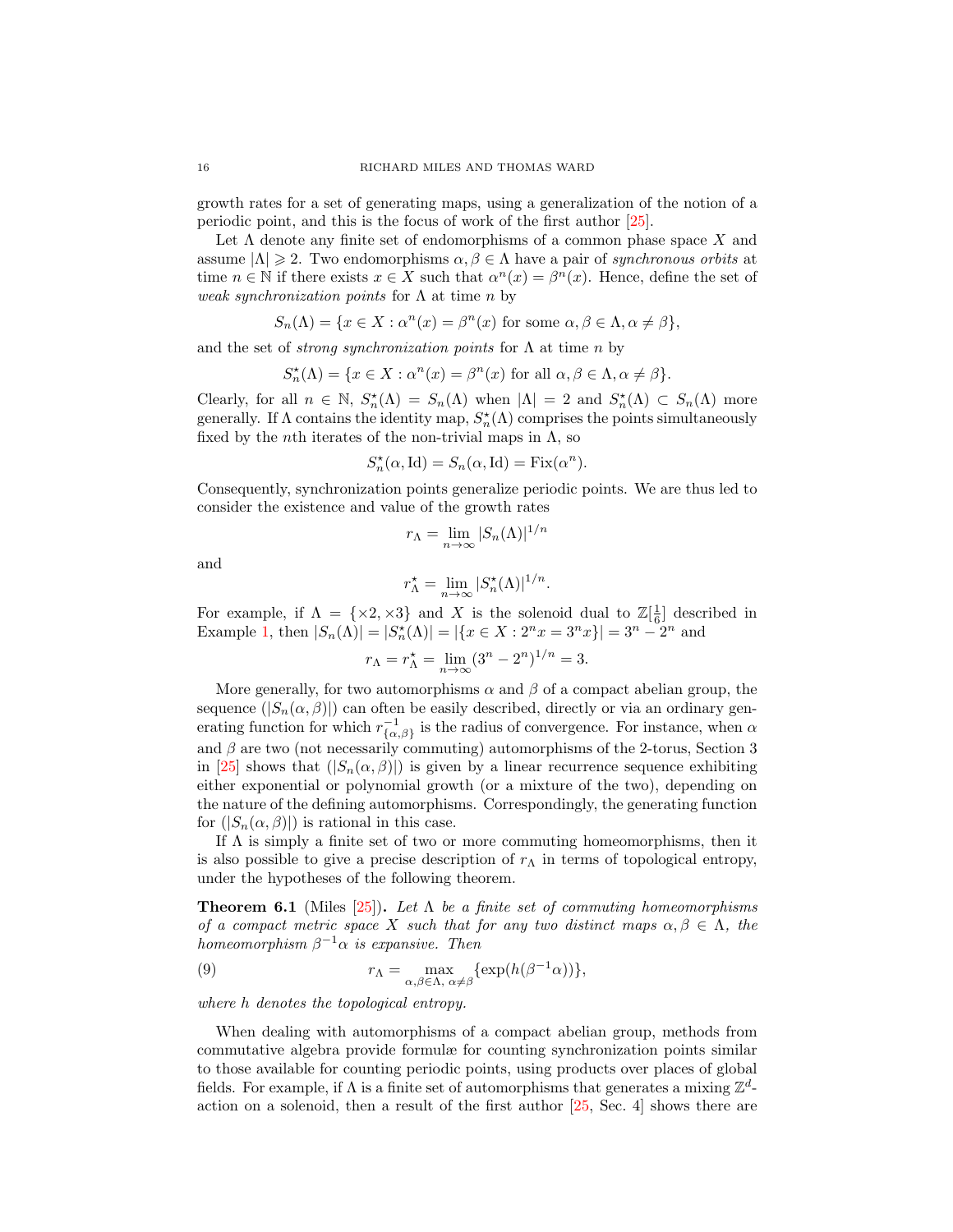associated algebraic number fields  $\mathbb{K}_1, \ldots, \mathbb{K}_r$ , associated sets of places  $P_i$  of each field  $\mathbb{K}_i$ , and distinguished elements  $\lambda_{\alpha,i} \in \mathbb{K}_i$ ,  $\alpha \in \Lambda$ ,  $1 \leq i \leq r$ , such that for any  $\alpha, \beta \in \Lambda$ ,  $\alpha \neq \beta$ ,

<span id="page-17-0"></span>(10) 
$$
|S_n(\alpha, \beta)| = \prod_{i=1}^r \prod_{v \in P_i} |\lambda_{\alpha, i}^n - \lambda_{\beta, i}^n|_v^{-1}.
$$

Amongst several useful consequences, this means that Baker-type estimates become available once more to deal with the erratic behaviour in  $|S_n(\alpha, \beta)|$  caused by factors where  $|\lambda_{\alpha,i}|_v = |\lambda_{\beta,i}|_v$ .

A typical assumption in the context of group automorphisms, that turns out to be somewhat weaker than the expansiveness assumption of the theorem above, is that all but finitely many of the places of the fields  $\mathbb{K}_i$  appear in the counting formula  $(10)$ . Under this assumption,  $[25, Th. 4.7]$  shows that  $(9)$  holds, and can be expressed as

$$
r_{\Lambda} = \max_{\alpha,\beta \in \Lambda, \alpha \neq \beta} \{ H_i(\lambda_{\alpha,i} : \lambda_{\beta,i}) \},\,
$$

where  $H_i$  denotes the projective height on  $\mathbb{P}^1(\mathbb{K}_i)$  (see [\[25,](#page-21-19) Sec. 4]).

Turning our attention now to the growth rate of strong synchronization points, a simple non-trivial example is given in [\[25,](#page-21-19) Sec. 2] with  $X = \mathbb{Z}[\frac{1}{6}]$  and

$$
\Lambda = \{ \times 1, \times 2, \times 3 \},
$$

and there it is shown that

$$
|S_n^\star(\Lambda)| = \gcd(3^n-1,2^n-1).
$$

Such sequences feature in a circle of problems of active interest in number theory and are less well understood than linear recurrence sequences. In particular, while it is well-known that  $gcd(3^n - 1, 2^n - 1)$  is unbounded, it is not known whether or not gcd( $3^n - 1$ ,  $2^n - 1$ ) = 1 infinitely often. Ailon and Rudnick conjecture [\[2\]](#page-20-13) that for any multiplicatively independent non-zero integers a, b with  $gcd(a-1, b-1) = 1$ , there are infinitely many  $n \in \mathbb{N}$  such that  $gcd(a^n - 1, b^n - 1) = 1$ . Nonetheless, using estimates for generalized greatest common divisors due to Bugeaud, Corvaja and Zannier [\[8\]](#page-20-14), it is shown in [\[25,](#page-21-19) Sec. 5] that  $r^{\star}$  = 1 for this example, and that this minimal growth rate is the case more generally when  $|\Lambda| \geq 3$ .

**Theorem 6.2** (Miles [\[25\]](#page-21-19)). Let  $\Lambda$  be a finite set of commuting automorphisms of a connected finite-dimensional compact abelian group with  $|\Lambda| \geq 3$ . If every map of the form  $\hat{\alpha}^m \hat{\beta}^n - \hat{\gamma}^{m+n}$  is injective for all distinct  $\alpha, \beta, \gamma \in \Lambda$  and  $m, n$  not both  $\gamma$ ero, then  $r^* = 1$ zero, then  $r^*_{\Lambda} = 1$ .

As well as the estimate provided by [\[8\]](#page-20-14), a crucial ingredient in the proof of the theorem above is the inequality

$$
|S_n^{\star}(\Lambda)| \leqslant C \prod_{i=1}^r \prod_{v \in P_i} \min\{|\lambda_{\alpha,i}^n - \lambda_{\gamma,i}^n|_v^{-1}, |\lambda_{\beta,i}^n - \lambda_{\gamma,i}^n|_v^{-1}\},\
$$

where  $C > 0$  is a constant determined by  $\Lambda$ ,  $\alpha, \beta, \gamma \in \Lambda$  are any three distinct automorphisms, and  $P_i$  and  $\lambda_{\alpha,i}, \lambda_{\beta,i}, \lambda_{\gamma,i}$  are as defined for [\(10\)](#page-17-0). Noteably, the second product on the right may be thought of as a generalized greatest common divisor.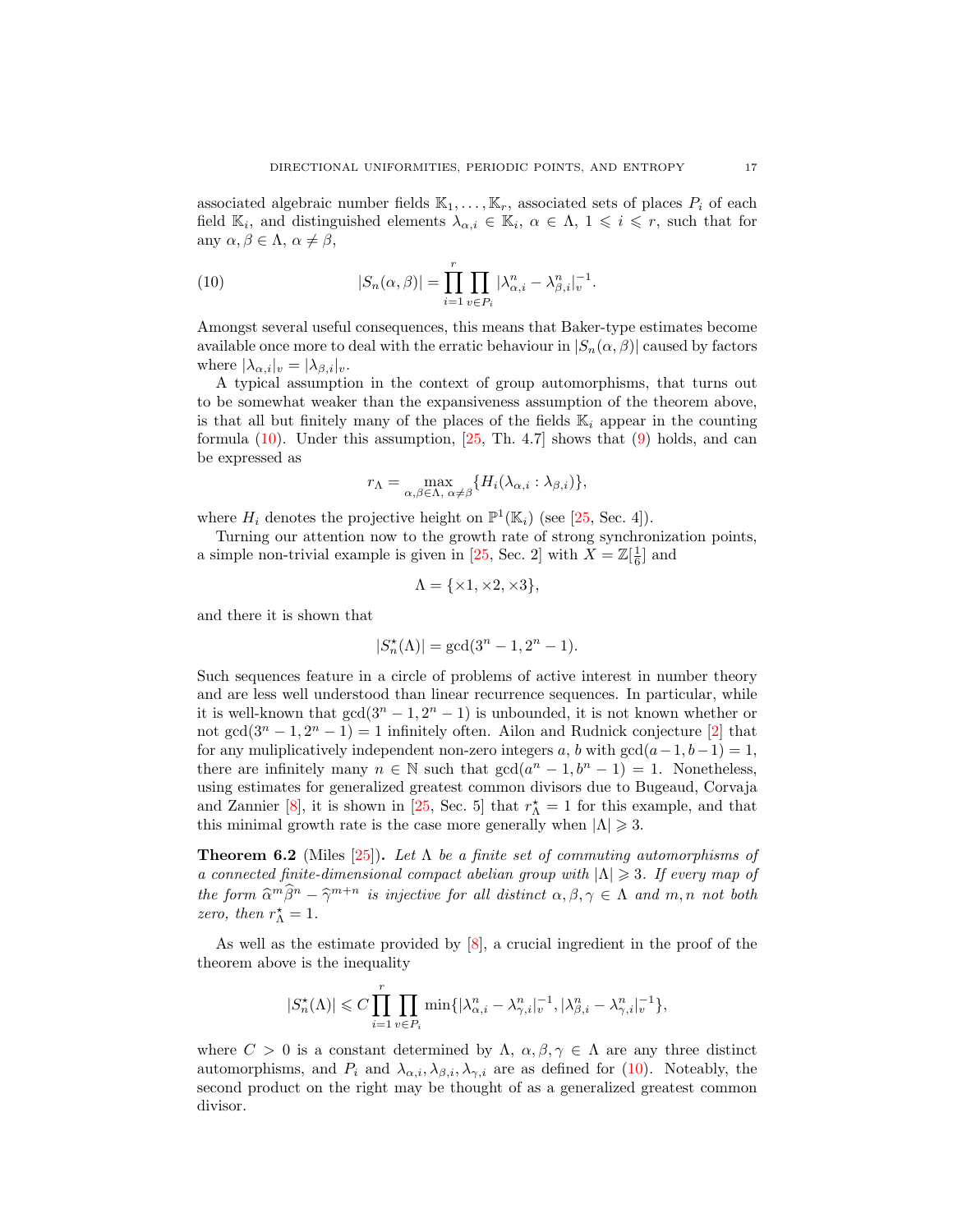It is also interesting to observe that synchronization point measures may be defined in a similar way to periodic point measures, provided the maps in  $\Lambda$  are invertible. That is, we may define a  $\Lambda$ -invariant measure by

$$
\nu_{\Lambda,n}^* = |S_n^*(\Lambda)|^{-1} \sum_{x \in S_n^*(\Lambda)} \delta_x,
$$

where  $\delta_x$  is the Dirac mass at x. The distribution properties of these synchronization point measures may be studied in a similar way to those of periodic point measures. In particular, under reasonable hypotheses,  $\nu_{\Lambda,n}^{\star}$  is seen to converge weakly to Haar measure when  $|\Lambda| = 2$  [\[25,](#page-21-19) Th. 5.5]. In contrast, if the conjecture of Ailon and Rudnick holds, then for the example given with  $\Lambda = \{ \times 1, \times 2, \times 3 \}$ , the synchronization point measure  $\nu_{\Lambda,n}^*$  is the Dirac mass at zero for infinitely many  $n \in \mathbb{N}$ .

#### 7. Uniformities in mixing

A map  $\alpha: X \to X$  preserving a measure  $\mu$  on a space X is mixing if

$$
\left| \int f(x)g(\alpha^n x) d\mu(x) - \int f d\mu \int g d\mu \right| \longrightarrow 0
$$

as  $n \to \infty$  for  $f, g \in L^2_{\mu}(X)$ . A well-known consequence of various kinds of desirable dynamical properties for a smooth mixing map on a compact manifold is a rate of mixing. This amounts to the description of a subclass of functions  $\mathcal C$  (characterised by smoothness properties, or in algebraic situations by decay of Fourier coefficients, and so on), an appropriate norm N on C, and a rate function  $\phi$  with  $\phi(n) \to 0$ as  $n\to\infty$  for which

$$
f, g \in \mathcal{C} \Longrightarrow \left| \int f(x)g(\alpha^n x) d\mu(x) - \int f d\mu \int g d\mu \right| \le N(f)N(g)\phi(n)
$$

for all  $n \in \mathbb{N}$ . For a mixing  $\mathbb{Z}^d$ -action by automorphisms of a compact group several issues arise.

- $(i)$  Describing smooth or Hölder classes of functions is straightforward on the torus (or on nilmanifolds), and in particular there are convenient descriptions in terms of Fourier coefficients. On different groups (an infinite product of solenoids for example) it is less clear how to do this. This already arises for  $d = 1$ .
- (ii) For  $d > 1$  we have potentially very different properties: there may be a rate of mixing in any different direction but what can be said about possible uniformities as the direction changes?
- (iii) The classical Rokhlin problem, asking if mixing forces mixing of all orders for a single measure-preserving transformation, takes on a different shape for measure-preserving  $\mathbb{Z}^d$ -actions. On the one hand it is much simpler to answer: Ledrappier's example shows that higher-order mixing is not forced by mixing if  $d > 1$ . On the other hand, where higher-order mixing does occur it seems to be a by-product of subtle Diophantine phenomena, and extending rate of mixing results to multiple mixing brings in many difficulties.

In this section we describe two types of result that start to address this. There is an inevitable tension between strength of statement and generality of the results, as will become clear. The first result, taken from [\[31\]](#page-21-20) applies to all finite-dimensional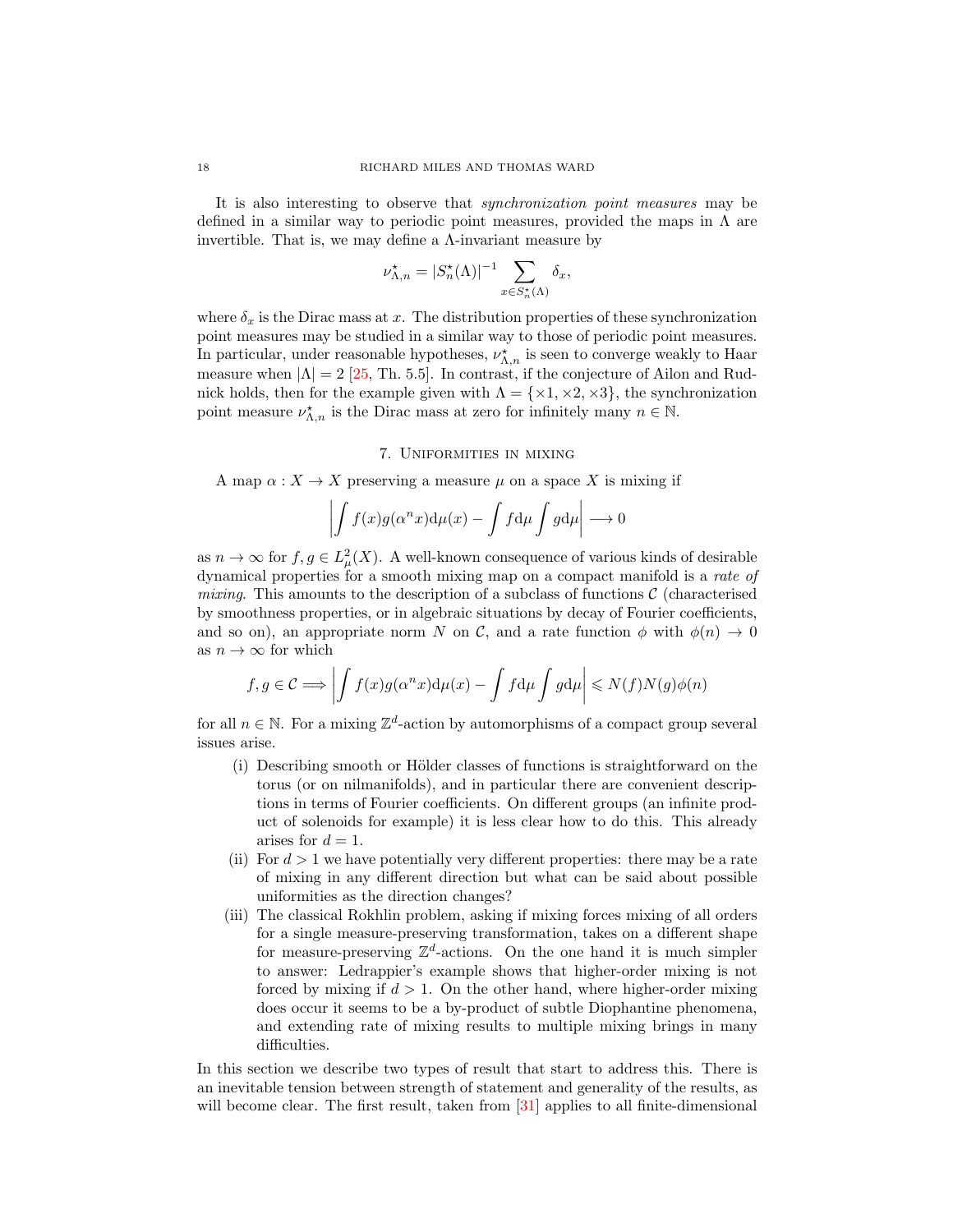compact abelian groups but gives only a weak description of the class of smooth functions involved.

<span id="page-19-0"></span>**Theorem 7.1** (Miles and Ward [\[31\]](#page-21-20)). Let  $\alpha$  be a mixing entropy rank one  $\mathbb{Z}^d$ -action by automorphisms of a compact abelian group  $X$  satisfying the descending chain condition. Then there is a class of smooth functions  $\mathcal{C}(X)$  strictly containing the trigonometric polynomials, and a function  $\phi = o(1)$  such that, for any  $f, g \in \mathcal{C}(X)$ there is a constant  $C(f, g)$  with

$$
\left| \int f(x)g(\alpha^{\mathbf{n}} x) d\mu(x) - \int f d\mu \int g d\mu \right| < C(f, g) \phi(\|\mathbf{n}\|),
$$

for all  $\mathbf{n} \in \mathbb{Z}^d$ , where  $\mu$  denotes the Haar measure on X.

Just as in Theorem [4.2,](#page-10-1) this is essentially a Diophantine result. In order to see why this is so, we briefly discuss what is involved in the case of the  $\times 2, \times 3$ system  $(X, \alpha)$  from Example [1.](#page-6-1) Locally the group X is a product of an open set in  $\mathbb{R} \times \mathbb{Q}_2 \times \mathbb{Q}_3$ , and the action of  $\alpha^{(1,1)}$  is to multiply by 6 in each direction. This map is hyperbolic, dilating distances in the real direction by a factor of 6, in the 2-adic direction by a factor of  $\frac{1}{2}$ , and in the 3-adic direction by a factor of  $\frac{1}{3}$ . This hyperbolicity leads one to expect an exponential rate of mixing for sufficiently smooth functions under iteration of  $\alpha^{(1,1)}$ . By contrast, if **n** is a large integer vector chosen to lie on, or close to, one of the three non-expansive directions then we lose (or almost lose) hyperbolicity:

- if  $\mathbf{n} = (n, 0)$  for some large positive n, then the corresponding automorphism multiplies by  $2^n$ , which dilates in the real direction by  $2^n$ , shrinks in the 2-adic direction by a factor  $2^{-n}$ , and acts as an isometry in the 3-adic direction.
- if  $\mathbf{n} = (0, n)$  for some large positive n, then the corresponding automorphism multiplies by  $3^n$ , which dilates in the real direction by  $3^n$ , shrinks in the 3-adic direction by a factor  $3^{-n}$ , and acts as an isometry in the 2-adic direction.
- if  $\mathbf{n} = (m, n)$  is chosen to lie very close to the line  $2^x 3^y = 1$  for (say)  $x > 0$ and  $y < 0$ , then the corresponding automorphism multiplies by  $2^m 3^n$ . This shrinks in the 2-adic direction by the factor  $2^{-m}$ , expands in the 3adic direction by the large factor  $3^n$ , and in the real direction multiplies by  $2^m 3^n$ , which is close to 1.

Thus in the first two situations we lose hyperbolicity, and in the third we almost do. This slows the rate of mixing in these directions, and part of what is required to prove Theorem [7.1](#page-19-0) is checking that the rate of mixing survives at some uniform rate across all these directions.

The second type of result is more specific about the nature of the space but gives much stronger results and in particular much more information about both the class of smooth functions and the rate of mixing. In our setting of  $\mathbb{Z}^d$ -actions by automorphisms of a compact group, the next result applies to the case of a torus, but more generally holds on nilmanifolds. What is remarkable about the next result is that it not only gives an explicit rate of mixing, it in fact gives an explicit rate of 3-fold mixing.

In order to state the result, which is due to Gorodnik and Spatzier [\[16\]](#page-20-15), we recall that a compact nilmanifold is a quotient space  $X = G/\Gamma$ , where G is a simply connected nilpotent group and  $\Gamma$  is a discrete and co-compact subgroup.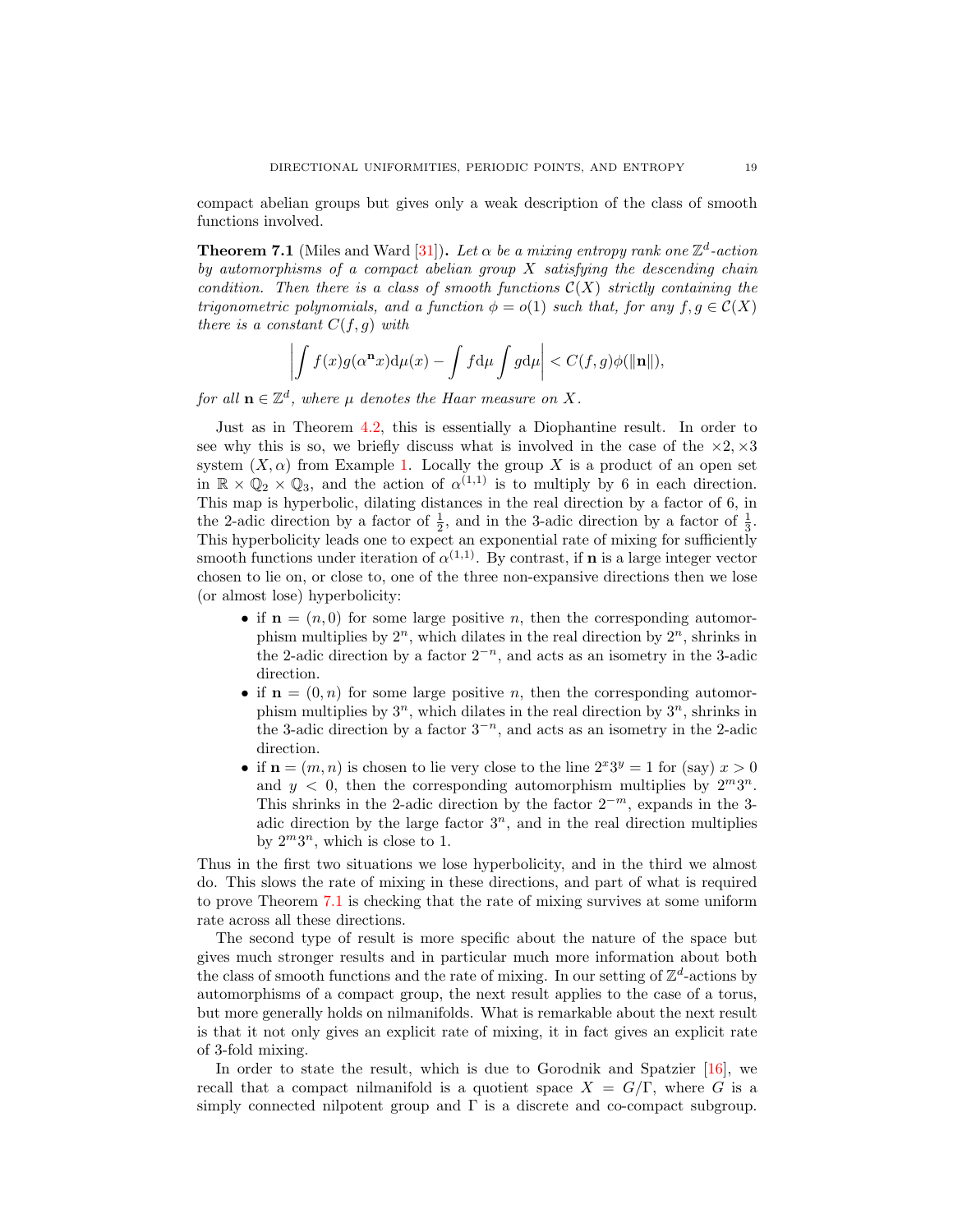Write  $\text{Aut}_{\Gamma}(G)$  for the group of continuous automorphisms of G that fix Γ. These automorphisms then induce maps on X that preserve the measure  $\mu$  induced on X by the Haar measure on  $G$ , and we write  $Aut(X)$  for the group of these maps, which are called automorphisms of the nilmanifold  $X$ . Fix a Riemannian metric on  $X$ , and finally define  $C^{\theta}(X)$  to be the class of Hölder functions with exponent  $\theta$ , with corresponding Hölder norm  $\|\cdot\|_{\theta}$ . In the toral case,  $G = \mathbb{R}^k$ ,  $\Gamma = \mathbb{Z}^k$ ,  $\mu$  is Lebesgue measure, and the metric is the usual metric on the torus.

**Theorem 7.2** (Gorodnik and Spatzier [\[16\]](#page-20-15)). Let  $X = G/\Gamma$  be a compact nilmanifold, and let  $\alpha : \mathbb{Z}^d \longrightarrow \text{Aut}(X)$  be an action of  $\mathbb{Z}^d$  by automorphisms of X with the property that for any  $\mathbf{n} \in \mathbb{Z}^d \setminus \{0\}$  the map  $\alpha^{\mathbf{n}}$  is ergodic with respect to the measure  $\mu$  induced by Haar measure on G. Then there exists a constant  $\eta(\theta)$  such that for any functions  $f, g, h \in C^{\theta}(X)$  we have a constant C with

$$
\left| \int f(\alpha^{\mathbf{l}} x) g(\alpha^{\mathbf{m}} x) h(\alpha^{\mathbf{n}} x) d\mu(x) - \int f d\mu \int g d\mu \int h d\mu \right|
$$

$$
\leqslant C \left(\exp(\min\{\|\mathbf{l}-\mathbf{m}\|,\|\mathbf{m}-\mathbf{n}\|,\|\mathbf{l}-\mathbf{n}\|\})\right)^{\eta(\theta)} \|f\|_{\theta} \|g\|_{\theta} \|h\|_{\theta}.
$$

#### **REFERENCES**

- <span id="page-20-4"></span>[1] (MR0117322) L. M. Abramov, The entropy of an automorphism of a solenoidal group, Teor. Veroyatnost. i Primenen, 4 (1959), 249–254.
- <span id="page-20-13"></span>[2] (MR2046966) [10.4064/aa113-1-3] N. Ailon and Z. Rudnick, Torsion points on curves and common divisors of  $a^k - 1$  and  $b^k - 1$ , Acta Arith., **113** (2004), 31–38.
- <span id="page-20-12"></span>[3] (MR1074572) [10.1017/CBO9780511565977] A. Baker, Transcendental Number Theory, 2nd edition, Cambridge Mathematical Library, Cambridge University Press, Cambridge, 1990.
- <span id="page-20-9"></span>[4] (MR0296021) P. E. Blanksby and H. L. Montgomery, Algebraic integers near the unit circle, Acta Arith.,  $18$  (1971), 355–369.
- <span id="page-20-0"></span>[5] (MR1355295) [10.1090/S0002-9947-97-01634-6] M. Boyle and D. Lind, Expansive subdynamics, Trans. Amer. Math. Soc., 349 (1997), 55–102.
- <span id="page-20-11"></span>[6] (MR1461206) [10.1515/crll.1997.489.99] V. Chothi, G. Everest and T. Ward, S-integer dynamical systems: Periodic points, J. Reine Angew. Math., 489 (1997), 99–132.
- <span id="page-20-3"></span>[7] (MR1140705) [10.1007/978-1-4899-3444-4] P. M. Cohn, Algebraic Numbers and Algebraic Functions, Chapman and Hall Mathematics Series, Chapman & Hall, London, 1991.
- <span id="page-20-14"></span>[8] (MR2130274) [10.1007/s00605-004-0273-0] P. Corvaja and U. Zannier, A lower bound for the height of a rational function at S-unit points, Monatsh. Math., 144 (2005), 203-224.
- <span id="page-20-10"></span>[9] (MR543210) E. Dobrowolski, On a question of Lehmer and the number of irreducible factors of a polynomial, Acta Arith., 34 (1979), 391–401.
- <span id="page-20-2"></span>[10] (MR2031042) [10.1090/S0002-9947-04-03554-8] M. Einsiedler and D. Lind, Algebraic  $\mathbb{Z}^d$ actions of entropy rank one, Trans. Amer. Math. Soc., 356 (2004), 1799–1831.
- <span id="page-20-1"></span>[11] (MR1869066) [10.1017/S014338570100181X] M. Einsiedler, D. Lind, R. Miles and T. Ward, Expansive subdynamics for algebraic  $\mathbb{Z}^d$ -actions, Ergodic Theory Dynam. Systems, 21 (2001), 1695–1729.
- <span id="page-20-8"></span>[12] (MR1700272) [10.1007/978-1-4471-3898-3] G. Everest and T. Ward, Heights of Polynomials and Entropy in Algebraic Dynamics, Universitext, Springer-Verlag London, Ltd., London, 1999.
- <span id="page-20-7"></span>[13] (MR677244) [10.1090/S0002-9939-1983-0677244-7] D. Fried, Entropy for smooth abelian actions, Proc. Amer. Math. Soc., 87 (1983), 111–116.
- <span id="page-20-5"></span>[14] (MR1411226) [10.1017/CBO9780511662812.013] S. Friedland, Entropy of graphs, semigroups and groups, in Ergodic Theory of  $\mathbb{Z}^d$  Actions (Warwick, 1993-1994), London Math. Soc. Lecture Note Ser., 228, Cambridge Univ. Press, Cambridge, 1996, 319–343.
- <span id="page-20-6"></span>[15] (MR1636888) W. Geller and M. Pollicott, An entropy for  $\mathbb{Z}^2$ -actions with finite entropy generators, Dedicated to the memory of Wiesław Szlenk, Fund. Math.,  $157$  (1998), 209–220.
- <span id="page-20-15"></span>[16] A. Gorodnik and R. Spatzier, Mixing properties of commuting nilmanifold automorphisms, 1211.0987, to appear.